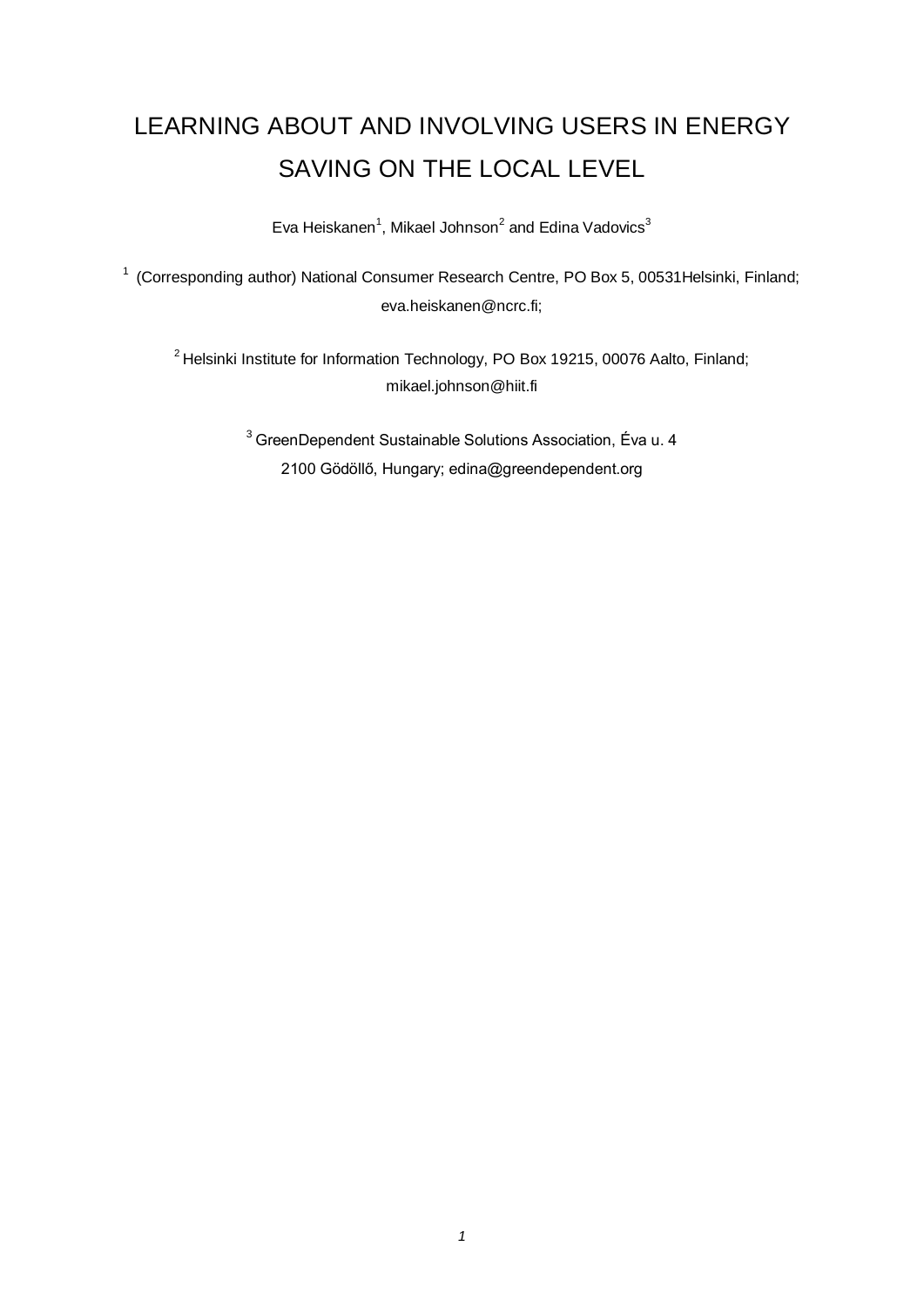#### **Abstract**

European energy policy aims to shift the energy market toward an increased focus on energy services based on end-user needs. This requires a close understanding of the role of end-users and their needs and practices. Based on a European project called CHANGING BEHAVIOUR, we examine the interaction between energy users and energy efficiency practitioners. Using previous cases and our own pilots as data, we uncover the main difficulties in understanding and working with energy users. We argue that formal user research and interaction methods are helpful, yet insufficient for project success or even genuine user responsiveness. Additionally, methods and skills are needed for interacting with broader networks of stakeholders in the user context. Moreover, user responsiveness requires informal interaction with energy users, interpersonal skills and human judgment, which are difficult to develop merely by using better methods.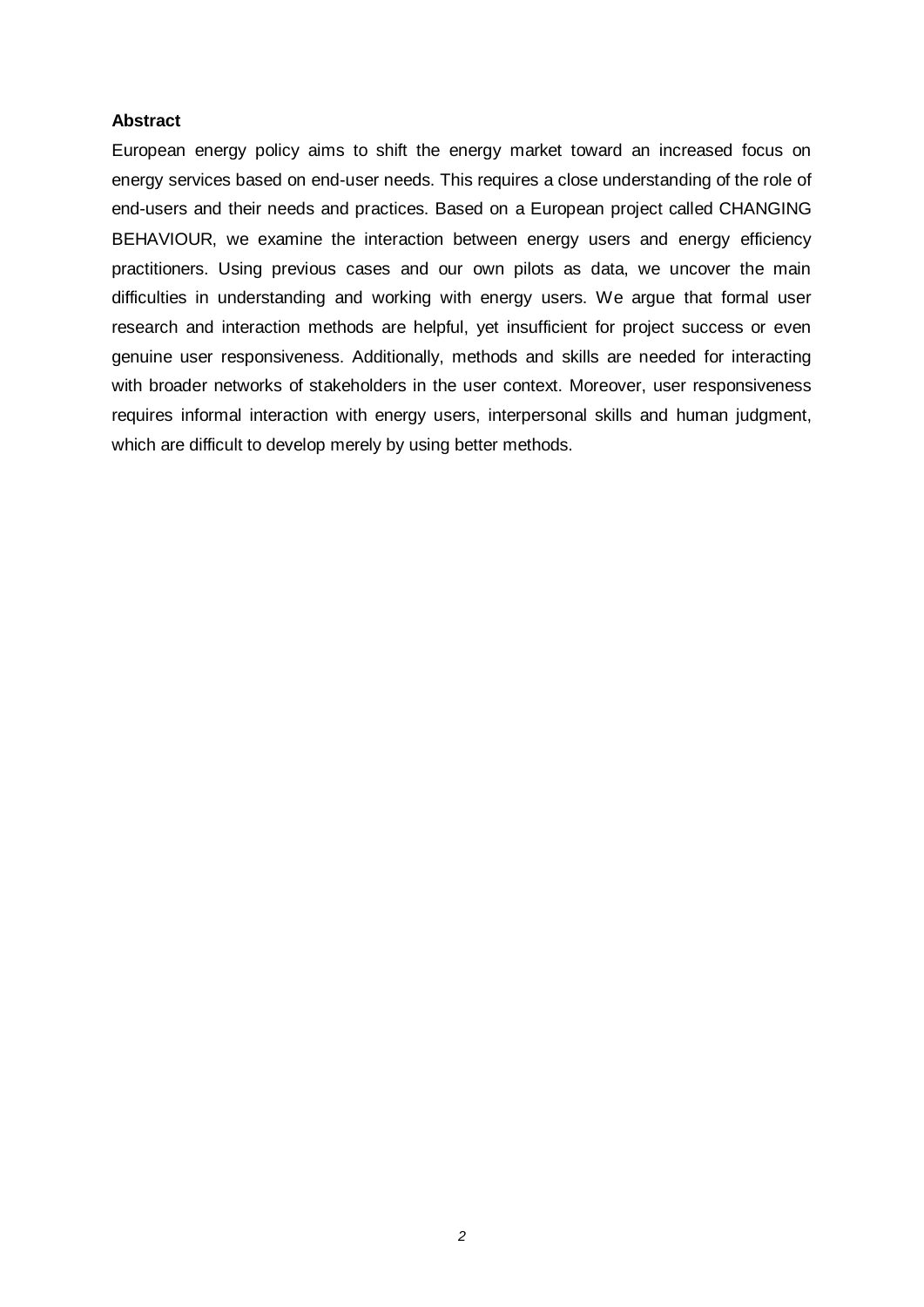#### **Keywords**

-

*Energy conservation, energy efficiency, local, energy end-users, user interaction*

### **1. Introduction**

Europe has ambitious goals for reducing energy consumption and greenhouse gas emissions (EC, 2011). The aim is to shift the energy market toward an increased focus on energy services based on end-user needs (e.g., light and warmth rather than electricity). Such a shift requires a close understanding of the role of end-users in adopting new solutions and changing energy use patterns. This has been a central focus in the CHANGING BEHAVIOUR project  $1$  which developed a model of end-user behaviour and stakeholder interaction based on previous research and experience and tested and developed the model in pilot projects in different parts of Europe in order to create practical tools. Our particular focus was on local agencies, companies and NGOs promoting climate action and energy saving in their own region in households and small organizations.

The present paper focuses on interaction between energy end-users and energy practitioners. For energy experts, energy efficiency is often the most logical thing in the world. It saves money, saves the environment and reduces carbon emissions. Unfortunately, energy end-users rarely see the world in the same way. For energy end-users, energy use in the home or at the workplace is often 'invisible' and rarely the subject of conscious decision (Wilhite et al., 2000). Thus, getting to know the end-users and their context, and finding the best ways to interact with them are key issues for energy efficiency practitioners.

The problem of understanding users is not exclusive to energy efficiency projects. User orientation is a key focus in the innovation and design literatures (von Hippel, 2005; Hoffmann 2012), and we draw on these discussions to conceptualize how energy efficiency practitioners learn about energy end-users and involve them in their projects. Our research questions are as follows: Is one way of gaining knowledge about energy end-users better than another? And, if this is not the case, then why? The first question can be answered

<sup>&</sup>lt;sup>1</sup> Changing Behaviour [\(http://www.energychange.info/\)](http://www.energychange.info/) is supported by the European Commission under its Seventh Framework Programme (contract number: 213217). The European Commission is not responsible for the information presented in this paper. We would also like to acknowledge additional funding for this paper from the Academy of Finland funding for projects EnPath (contract 127288) and LAICA (contract 140906).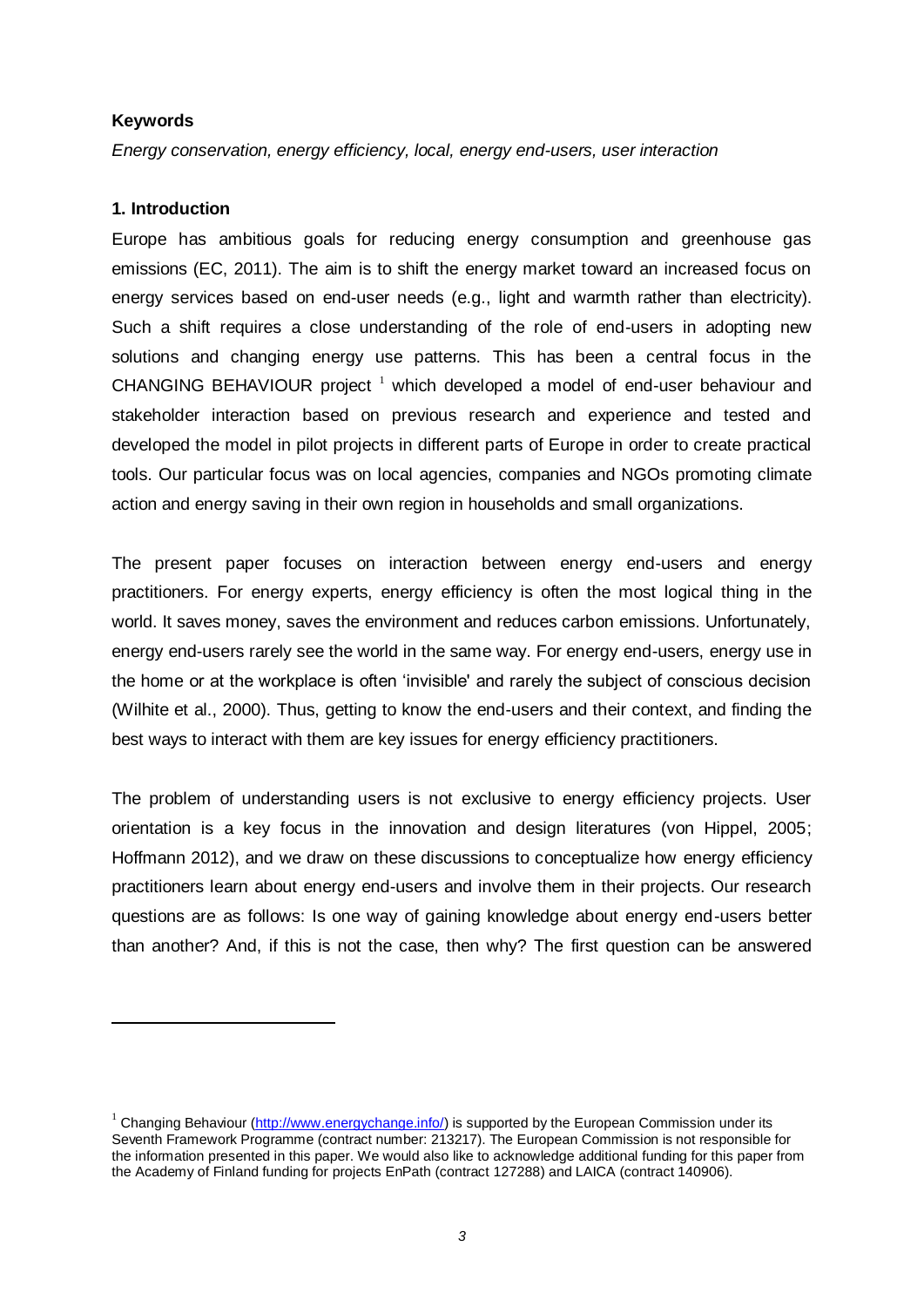through analysis of secondary data, but we need to draw on personal experience in our pilot projects to answer the second question.

In this article, we first outline existing research on the interaction between energy experts and end-users. We then analyse 27 previous cases to identify current ways of learning about energy end-users and the strengths and weaknesses of different approaches, building on our own cases and the innovation and design literature. We then turn to issues that are less well conceptualized in the innovation and design literatures, i.e., the need to address the broader user context and the human challenges for energy efficiency practitioners in designing and operating user-inclusive projects. Here, we draw on our own pilot projects for in-depth insights. We conclude with implications for practice, policy and research.

#### **2 The difficulties of understanding the end-user**

Energy means different things to different people. Studies have found that people do not know much about how and where energy is used. While such findings suggest that more public education is necessary, they disregard the energy end-users' perspective (Guy and Shove, 2000). Many argue that rather than disseminating the energy experts' worldviews to energy users, energy experts should try to understand how users (i.e., lay people) frame energy use in the home or at the workplace (Wilhite et al. 2000; Parnell and Popovic-Larsen, 2005).

The exchange of energy efficiency knowledge among experts and lay people reflects a fundamental problem in innovation. Von Hippel (1988) has termed this a problem of "sticky information": information about users' needs and manufacturers' capabilities is highly contextual, tacit and difficult to transfer from one site to another (von Hippel 2005). This problem hinders the uptake of innovative solutions – many rounds of information exchange are needed in order to establish facts and clarify perspectives. For example, energy efficient building solutions often fail to address users' concerns and practices, leading to limited uptake and effectiveness (Rohracher 2001; Heiskanen and Lovio 2010).

The product design and innovation literature offers several approaches to solving the problems of 'sticky' information and helping designers and users to understand each other better (Greenbaum & Kyng, 1991; Beyer & Holtzblatt, 1998; Maase & Dorst, 2006). These methods involve intensified interaction between the world of designers and the world of users. Designers can visit the users at home, at their workplace or in their communities and use ethnographic observation to understand the users' worlds (Leonard 1995; Koskinen, et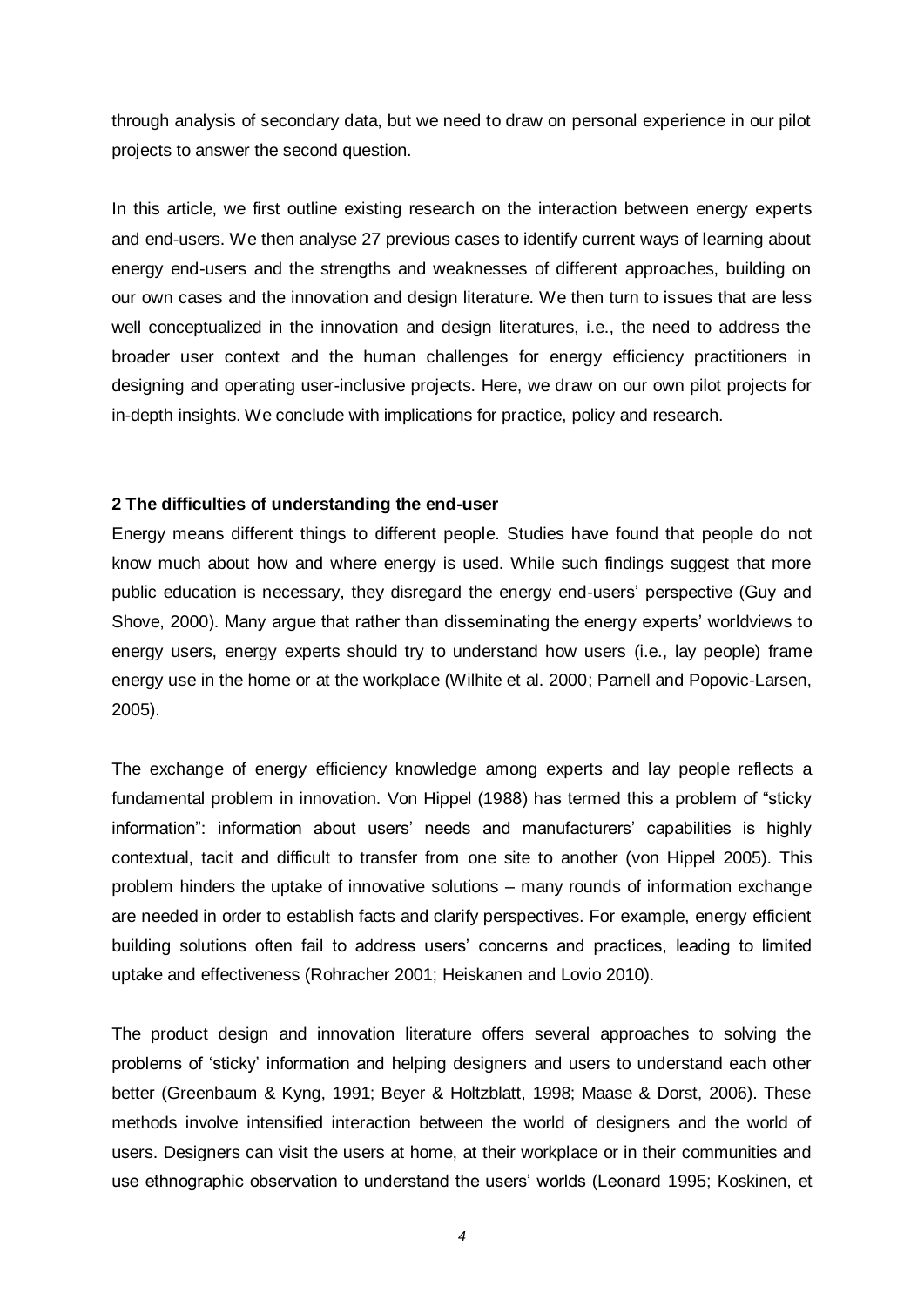al. 2003). Or users can join designers 'at the drawing board' in co-design exercises, workshops or by contributing their own inventions (Jégou and Manzini, 2008; Kristensson et al. 2004; Franke & Shah, 2003; von Hippel, 2005).

There is also a stream of research in the energy conservation literature that aims to understand energy end-users better. Sociological research on energy use has shown that people do not actively consume energy: energy use is a consequence of action with some other purpose, such as raising a family or running a business (Lutzenhiser 1993; Wilhite et al. 2000). As energy provision has historically become based on centralized systems, energy end-users have less involvement and responsibility in how they consume energy (van Vliet et al. 2005). While there are certain groups of people who do monitor their energy consumption closely due to restricted budgets or concern for climate change, energy use is still mostly 'socially invisible' (Lutzenhiser 1993) and is driven by evolving expectations and standards of normal everyday life (Shove 2003). When energy experts want people to become aware of their energy consumption and related behaviour, they are thus asking them to do something unusual. Hence, there is indeed a need to bring the energy end-users' and energy experts' worlds closer to each other.

Some recent energy projects have adopted ideas from user involvement in product design and innovation. For example, within the UK Low Carbon Communities Challenge, ethnographic research has been used to understand how householders interact with new ideas to save energy (DECC 2010). Designers have also developed an interest in emerging user demands for more sustainable solutions, as in the EMUDE project (Manzini and Jégou, 2006; 2008). Yet such examples are still rare. In the following, we examine how 27 recent energy projects in European countries have addressed the challenge of learning about users.

# **3 Approaches to learning about end-users: findings from an analysis of previous European projects**

#### **3.1 Data and methods**

Our data and methods consist of (1) an analysis of previous cases, drawing on (2) a theoretically developed categorization of the cases. In order to gain more in-depth understanding of problems in learning about users and including them in project design and implementation, we also draw on (3) our own experiences from pilot projects carried out in CHANGING BEHAVIOUR.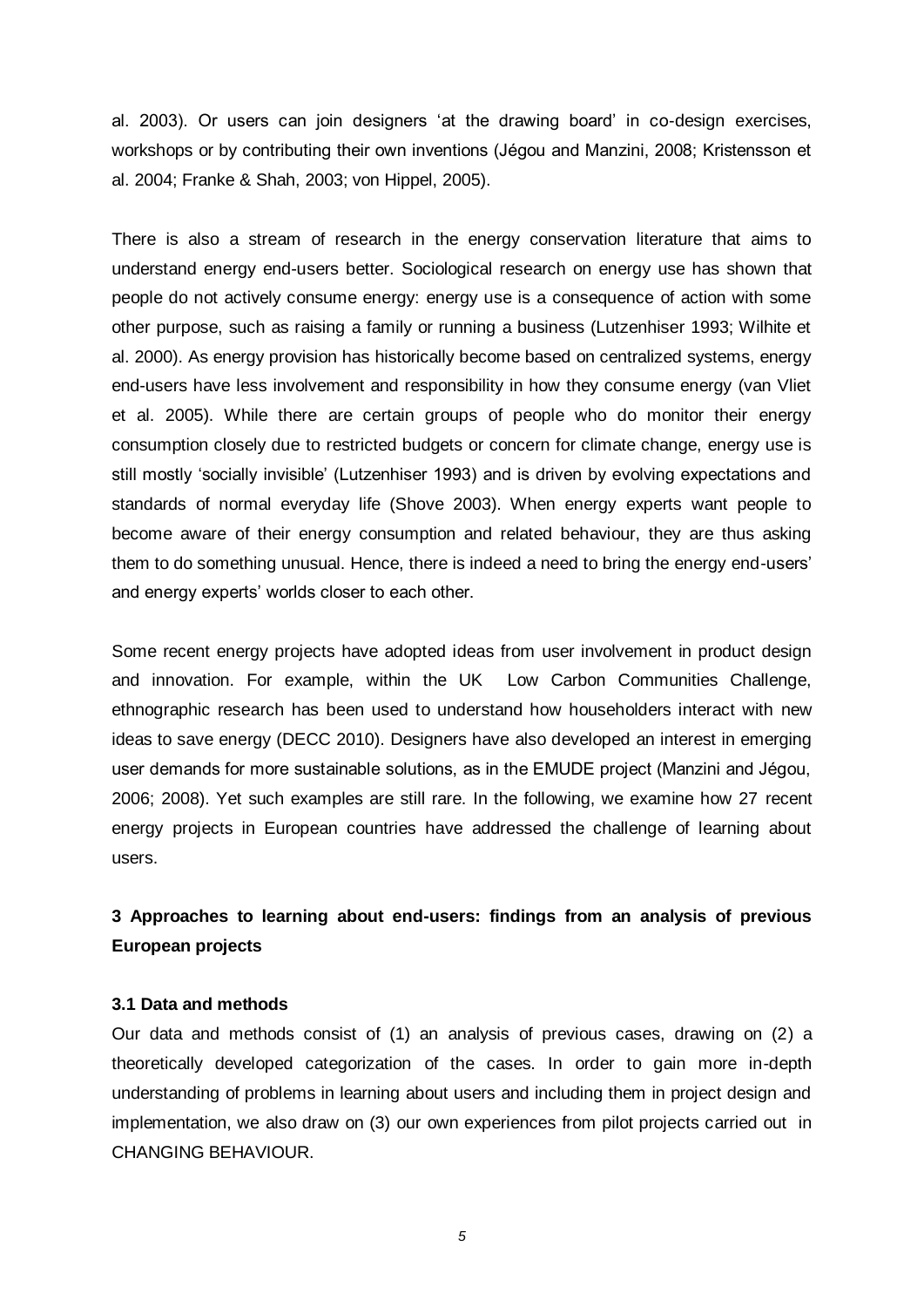In the CHANGING BEHAVIOUR project, we collected several databases on previous experiences in promoting energy efficiency and saving. From a large database of 100 energy conservation and efficiency projects, we selected a smaller sample of 27 more and less successful projects for in-depth analysis (Mourik et al. 2009). Our prime concern in case selection was to include cases that were not completely successful, which are difficult to find in the published literature. Another concern was to include cases from different parts of Europe, including new member states. For these reasons, we were forced to draw on the project partners' own experiences and networks to gain access to such cases. Nonetheless, we only managed to gain data from five cases that more or less failed to reach their goals. The cases were also selected to represent different target groups, with at least three cases from different countries targeted at households, offices, schools and municipalities (Table1).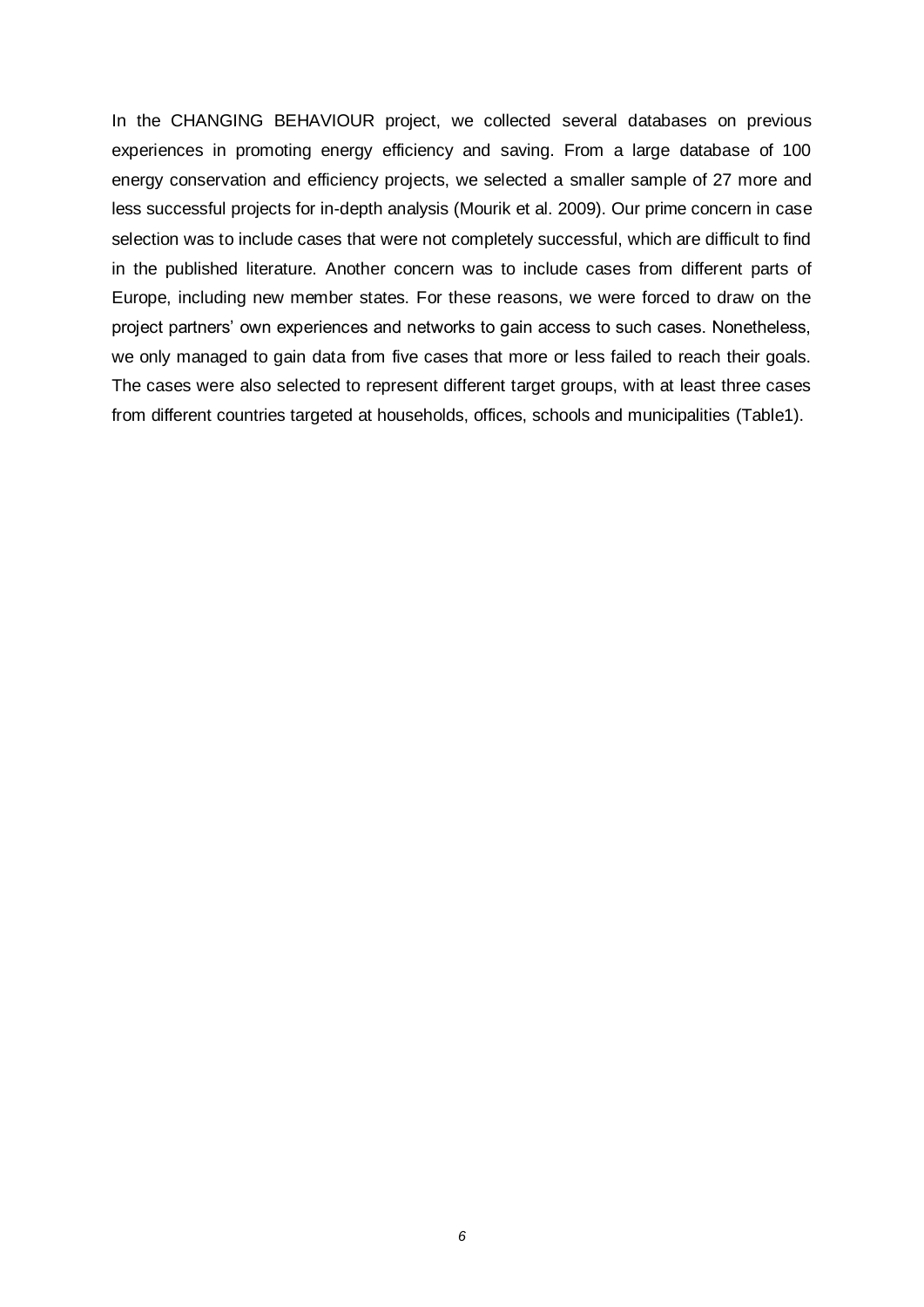| <b>Country</b> | Programme                                                 | Aim of the programme                                                                                                                                   | Type of project<br>manager                |
|----------------|-----------------------------------------------------------|--------------------------------------------------------------------------------------------------------------------------------------------------------|-------------------------------------------|
| Europe         | Eco n'Home                                                | Provision of home energy audits to promote efficiency<br>investments and behaviour change                                                              | Energy agencies,<br>consultancies         |
| Denmark        | Samsø Renewable Energy<br>Island                          | Creation of a renewable, energy self-sufficient island municipality                                                                                    | Local municipality                        |
| Estonia        | <b>Energy Saving Competence</b><br>Centre                 | Promotion and knowledge networking on energy saving<br>measures in apartment buildings                                                                 | Public agency                             |
| Finland        | <b>Energy Efficiency</b><br>Agreements                    | Negotiated agreement to promote energy audits and investments<br>in municipalities                                                                     | Ministry/Public energy<br>agency          |
| Finland        | Energy expert programme                                   | Training of volunteer residents promoting energy efficiency in<br>housing associations                                                                 | Public energy agency,<br>housing company  |
| Finland        | Green Office programme                                    | Certification and management scheme to reduce $CO2$ and<br>resource consumption in offices                                                             | NGO established by<br>individuals         |
| Finland        | Climate Change Campaign<br>for Schools                    | School climate change awareness campaign implemented by<br>environmental and youth NGOs                                                                | NGOs                                      |
| Germany        | SANIT                                                     | On-site advice service for energy efficiency renovations provided<br>by consumer NGO                                                                   | NGO                                       |
| Germany        | Standby                                                   | State-wide campaign to create awareness of standby energy<br>among consumers and retailers                                                             | Public energy agency                      |
| Germany        | EcoTopTen initiative                                      | Nation-wide information and rating service for energy efficient<br>products                                                                            | Research institute                        |
| Germany        |                                                           | Contracting Rommerskirchen Implementation of energy performance contracting for municipal<br>buildings                                                 | Municipality/small for-<br>profit company |
| Greece         | Active Learning                                           | Education for schoolchildren for saving energy at school and at<br>home                                                                                | Research institute                        |
| Hungary        | Carbonarium Association                                   | Produce information on participants' personal climate change<br>impacts and promote public awareness                                                   | NGO established by<br>individuals         |
| Hungary        | Social Housing Energy<br>Efficiency                       | Implement energy renovations in apartment blocks                                                                                                       | Small for-profit<br>company               |
| Hungary        | Climate Watch                                             | Educational and award programme for school groups to reduce<br>$CO2$ emissions                                                                         | NGO established by<br>environmental NGOs  |
| Hungary        | <b>Energy Trophy</b>                                      | Competition for saving energy in offices through change in<br>employee behaviour                                                                       | Public agency / NGO                       |
| Latvia         | Building energy audits                                    | Energy audits of apartment blocks                                                                                                                      | Small for-profit<br>company (consultancy) |
| Latvia         | EnERLIn - Efficient<br>Residential Lighting Initiative    | Increase residential lighting efficiency by 50% increase in CFL<br>penetration via promotion campaign and quality charter                              | University / small for-<br>profit company |
| Lithuania      | Taupukas residential<br>awareness campaign                | Communicate the benefits of energy and water consumption<br>efficiency and stimulate energy and water saving                                           | Public energy agency                      |
| Lithuania      | Multi-apartment buildings<br>modernization programme      | Promote energy modernisation of multiapartment buildings via<br>demonstrations and subsidies                                                           | Ministry of environment                   |
| Netherlands    | Green Energy Train, The<br>Hague                          | Reduce the energy, heat and water use in apartment houses by<br>5% through a specific education and communication approach                             | NGO/ Small for-profit<br>company          |
| Netherlands    | Rijn                                                      | Green Energy Train Leidsche Reduce the energy, heat and water use in apartment houses by<br>5% through a specific education and communication approach | NGO/ Small for-profit<br>company          |
| UK             | Metropolitan Police Energy<br><b>Efficiency Programme</b> | Improve energy efficiency in existing buildings and practices of<br>the Metropolitan Police Service                                                    | Public agency                             |
| UK             | CIS Co-operative Insurance<br>Society Solar Tower         | Renovate a landmark building using solar panels                                                                                                        | Consumer cooperative                      |
| UK             | Manchester is My Planet<br>(MiMP) programme               | Increase policy development/implementation on Climate Change<br>among Greater Manchester local authorities                                             | Small non-profit<br>company               |
| UK             | MiMP Climate Change<br>Pledge                             | Attract citizens in Greater Manchester to sign up to a Climate<br>Change Pledge and encourage a switch to less carbon-intensive<br>lifestyles.         | Small non-profit<br>company               |
| UK             | Kirklees WarmZone                                         | Municipal support for household insulation and other energy<br>saving measures                                                                         | Local energy agency                       |

# Table 1: Selection of cases analysed in terms of user interaction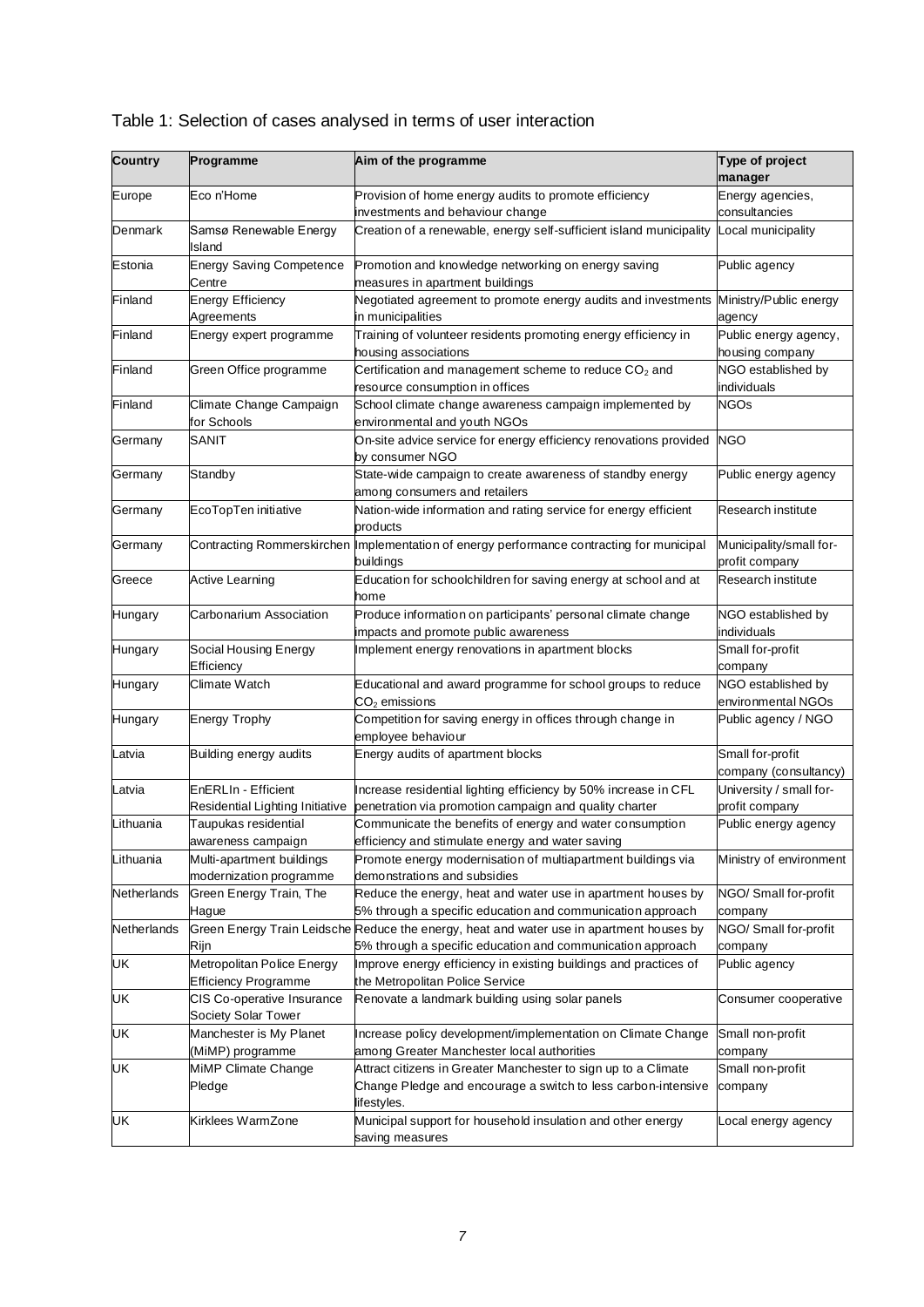In the following, we focus on the interactions between the project managers and the targeted energy end-users. We first present the ways in which the case projects gained information on end-users and their needs, circumstances and ways of thinking about energy. We then examine whether particular ways of learning about end-users are related to the success, scale and planning style of a project. Finally, we identify pros and cons of the various approaches, and highlight limitations of focusing merely on energy end-users.

# **3.2 How did the projects learn about their end-users?**

The literature on user involvement in design and innovation suggests that different ways of learning about and involving users are coupled with distinctive ways of representing the endusers (Muller et al. 2001, Stewart & Williams 2005). We used this literature to develop some major categories for classifying the way in which projects learned about users, which were then elaborated on after a first analysis of the data (see Table 2).

- Surveys represent a fairly 'distant' way of approaching users *en masse* (Akrich, 1995; Johnson, 2010). Survey design requires preconceptions of what questions should be asked, as well as of what the major differences between respondents might be.
- Interviews, focus group discussions or group meetings serve some of the same purpose as surveys, but usually address a more limited set of the target group, yet offer more situated, face-to-face interaction (cf. Johnson, 2010).
- The use of prior research and particular theoretical perspectives embodies the assumption that human behaviour exhibits certain universal invariables, i.e., is relatively context-independent, and that knowledge can be fairly unproblematically transferred from research to practice (Pawson and Tilley 1997).
- Personal experience is often cited as a problematic source of user knowledge (Akrich, 1995; Oudschoorn and Pinch 2003), as this assumes that the users are similar to the designers. Yet in certain situations the designers' own experience as users can be a valuable resource for making designers sensitive to input from other, different users (Kotro, 2007).
- User-driven projects build on the notion of lead users (von Hippel, 2005), i.e., users who face needs that have not yet emerged in the market and make or modify products to meet those needs.
- While some projects were not user-driven, they could be classified as user-inclusive (Heiskanen et al. 2010a). Even though formal methods of user-inclusive design were not applied, the project managers built on project ideas gained from users, or improved their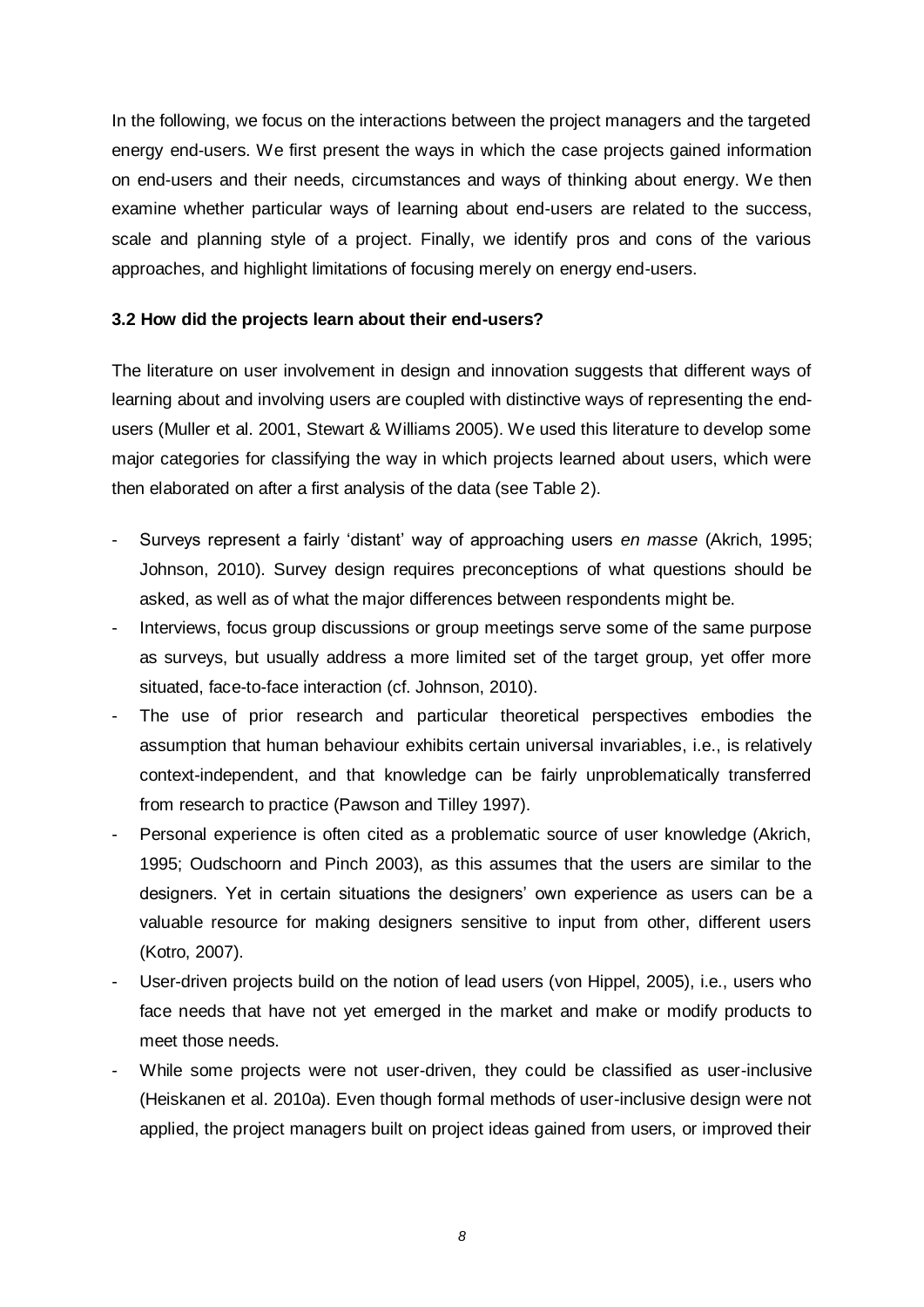project based on feedback. Because of the lack of formal methods, we termed this category "familiarity and informal interaction".

| Approach to learning about end-users                | Number of cases applying<br>this<br>approach* |
|-----------------------------------------------------|-----------------------------------------------|
| <b>Surveys</b>                                      | 5                                             |
| Interviews, focus group discussions, group meetings | 5                                             |
| Prior research, particular theoretical perspectives | 11                                            |
| Personal experience                                 | 6                                             |
| User-driven project (or pilot project)              | 8                                             |
| Familiarity and informal interaction                | 8                                             |

Table 2. Approaches to learning about end-users applied in the case projects

\* The number of cases is larger than the total number of cases analysed: some projects used multiple approaches

Surveys were applied by five of the projects to assess the needs, attitudes and knowledge of the target group. In some cases, the surveys were quite sophisticated and they were used extensively and thoughtfully in the design of the project. For example, the EcoTopTen campaign in Germany (Bürger and Bern 2009) built on a thorough survey of current consumer lifestyles and interests, and organized focus groups to gain more user input into the project development. In some of the other projects, the main purpose of the surveys was to identify a baseline for evaluation. Often, the surveys data did not feed into the project design, which was set before the research was conducted.

Hence, timing of data collection for surveys can also be an issue. More generally, a lack of time was frequently mentioned in the project cases as a reason for not doing research, or not being able to integrate research findings or other feedback from users into project design.

Five of the projects drew on interviews, focus group discussions, or group meetings to gain an understanding of end-users' concerns. For example, the Social Housing Energy Efficiency project in Hungary conducted interviews with residents in social housing blocks. They found that energy costs are a heavy burden for people with low wages and obsolete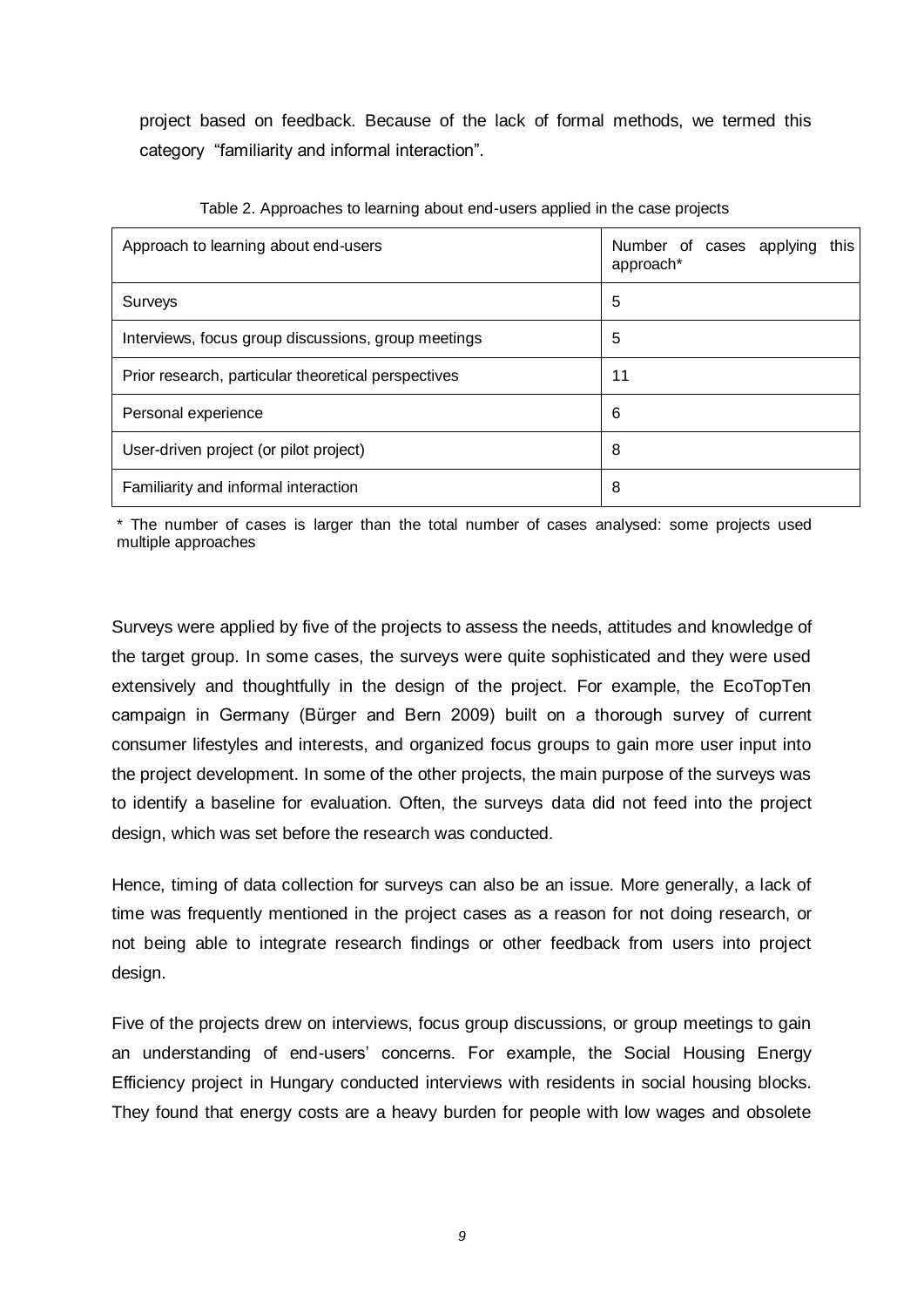and inefficient equipment. Also, it was found that the target group was quite amenable to make renovations, but lacked the necessary resources.

Eleven of the projects built on prior research or particular theoretical perspectives. In some cases, a particular theory of human behaviour and behaviour change was very dominant, e.g., the Green Energy Train projects in the Netherlands (Feenstra 2009) built on a concept called 'Long Live Energy', which aimed to fundamentally challenge end-users' world-views. In other cases, less specific social science perspectives were used (e.g., active learning, social marketing). In the UK cases, The *Rules of the Game* guideline published by Defra, which combines both theoretical insights and empirical findings, was mentioned as a key resource for understanding end-users (Robinson 2009).

Some of the case projects built strongly on personal experience. Most often, the project manager had been working previously with the same end-users and had thus accumulated experience or even formal research and statistics. For example, in the Hungarian Climate Watch Programme for climate education in schools (Vadovics 2009a), the National Society of Conservationists (NSC) had implemented numerous projects in environmental education, had been working with teachers and schoolchildren for a long time, and was familiar with pupils' knowledge levels and the general context of schoolwork.

Eight of the cases were completely or partly initiated and designed by end-users. In three of these cases, these end-users were members of organizations (municipality, municipal department, company). In one case, Carbonarium – a Hungarian climate action club to reduce members' carbon footprints – the project was designed and implemented completely by private citizens (Vadovics 2009b). In the remaining cases, end-users were involved at an initial stage, but later the programme grew to address other end-users not originally involved. For example, in the Finnish Energy Expert case – a volunteer-based energy monitoring and advice programme – the initiative came from active residents in the housing association that first implemented the programme. However, the programme has since extended far beyond its initial context (Anttonen 2009). In Samsø, Denmark, the initiative to become an energy self-sufficient island came from the municipality, though most inhabitants who were later involved were not consulted at this stage (Saastamoinen 2009). In some cases, early user involvement was explicitly used to pilot programmes that were later expanded to a broader user base. For example, the Finnish Green Office programme – promoting climate-friendly practices at the workplace – was built up after a two-year pilot with eight customer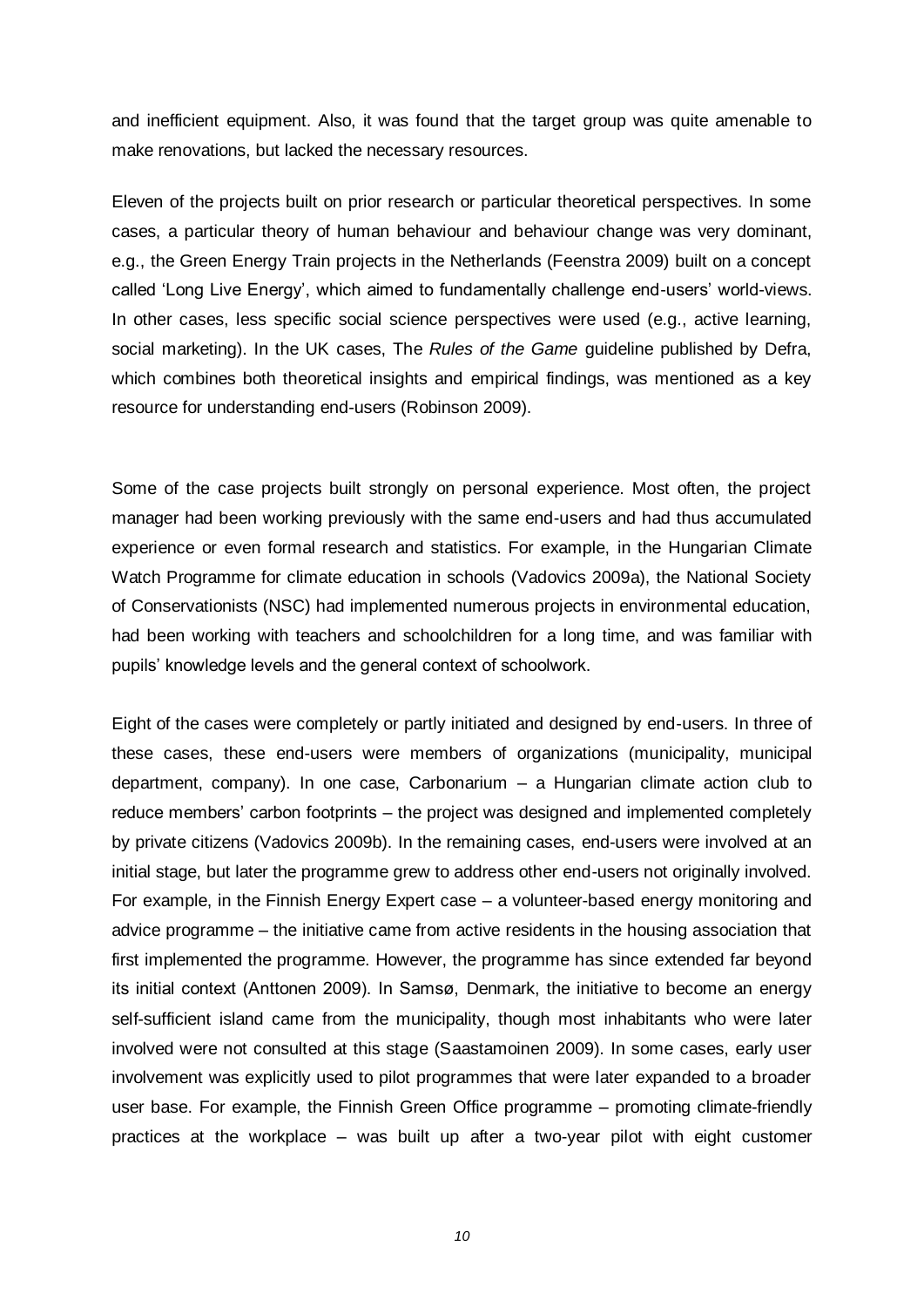companies (Heiskanen 2009). Similarly, the Finnish Municipal Energy Efficiency Agreements were partly based on pilot experiences in one city (Salminen 2009).

Even where the end-users themselves were not the initiators of the programme, and no formal pilot phase was organised, user experience could influence design in more informal ways. Some of the projects modified their design as a result of feedback and experiences gained during the course of the project, as was the case in the German SANIT project (Maier 2009). This project, providing on-site advice for energy efficiency renovations, specified its target group as a result of initial interest seen in contacts from advice-seekers. In some of the cases, programme design elements were discussed with stakeholders representing various user groups, as was done, for example, in the Manchester is My Planet pledge campaign (Robinson 2009). In some cases, the project managers and delivery staff had prior personal experience of being 'one of the users': for example, the Finnish Ilmari climate change campaign for schools was run by young people, very recently out of school themselves (Rask 2009).

We noticed that none of the case projects applied observational or ethnographic methods (cf. Leonard 1997; Beyer & Holzblatt 1998) to learn about end-users and their contexts. Literature on the importance of the everyday routines and shared cultural conventions in shaping energy use highlights the need to learn about end-users' contexts and energy routines on-site (Parnell and Popovics-Larsen 2005; Bell and Summerville 2006). However, ethnographic research can produce large amounts of data, which can be overwhelming for designers – even in well-resourced design teams. For small organizations, personal experience, familiarity and informal interaction seem to serve somewhat similar purposes as formal ethnographic research.

#### **3.3 Which approaches to learn about end-users lead to success?**

It might be tempting to say that one approach is best. Some authors argue that it is imperative to build programmes on dedicated research into the target group's attitudes and barriers to change and on pilot projects (McKenzie-Mohr 2000). Others make a case for building programmes on existing theories (Dahlbom et al. 2009). Similarly, some argue that it is crucial to build programmes on end-users' needs and capacities (Parnell and Popovic-Larsen 2005).

Our analysis shows, however, that none of the approaches, in themselves, provided a 'silver bullet' for success (successful projects are here defined as ones that reached all or most of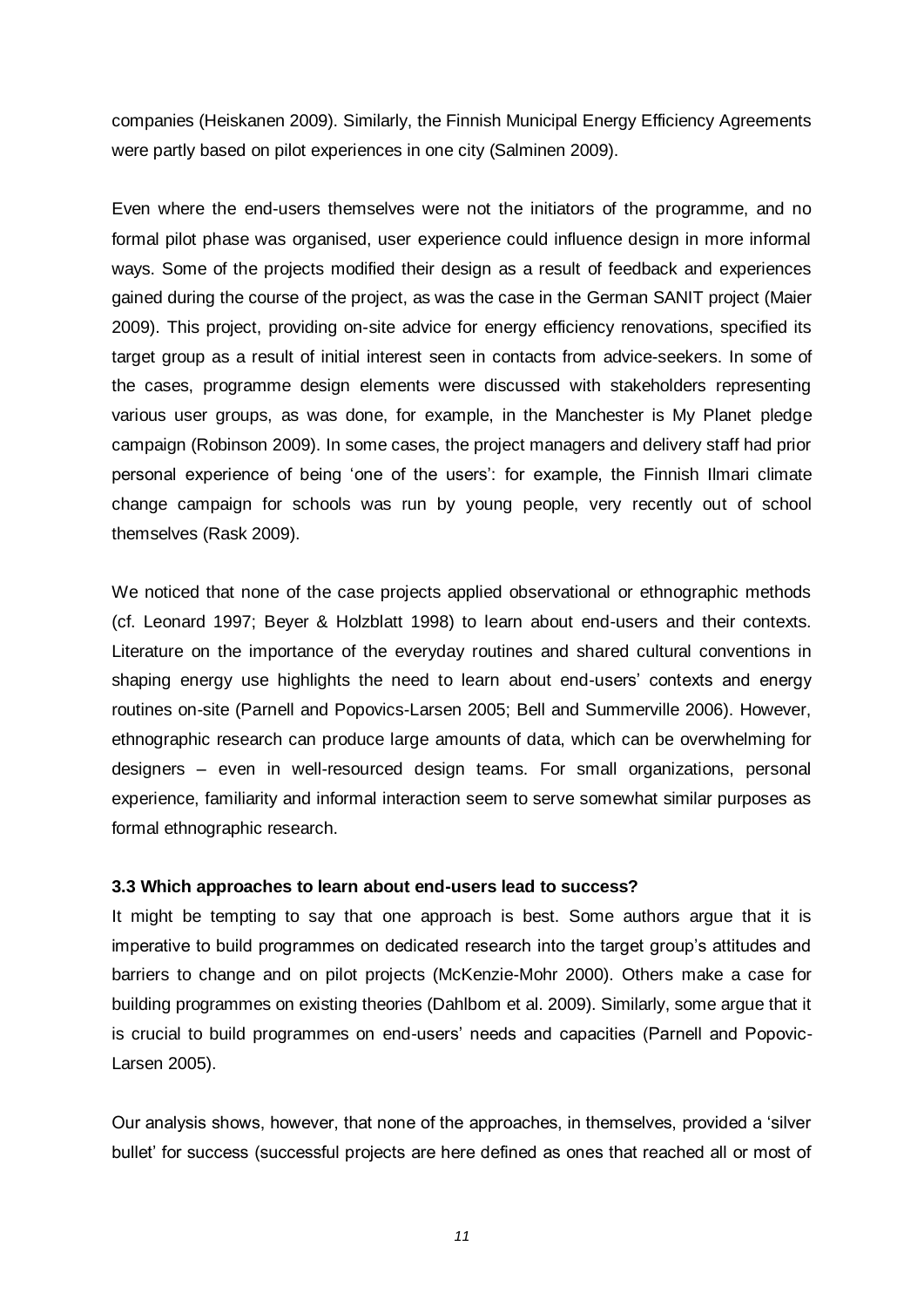their overall goals and targets). Successful projects could be based on any of the methods. The only 'method' *not* used in any of the *un*successful projects was "familiarity and informal interaction". However, this 'method' was used in combination with other methods in seven of the eight cases. In general, the use of a combination of methods appears to increase the project's chances for success (cf. Stern 1999; 2000): of the 16 projects that made use of a variety of approaches, only two failed to reach its goals, whereas of the 11 projects that used only one approach, there were three that did not reach their goals. This is not conclusive evidence, considering the small number of cases and, in particular, the small number of unsuccessful cases, but it suggests that a combination of methods can help, and would be worth studying in more detail.

The approaches selected also partly reflect the needs and resources of the projects. Largescale projects or programmes addressing heterogeneous target groups need to gain representative data on end-users, whereas smaller, more 'local' projects can build on more informal experiences – and in fact, must often do so due to resource constrains. There are also differences in terms of how much the intervention can be tailored or customized to various user groups. Yet the different approaches also reflect underlying planning philosophies. The projects building on more 'distant' resources, such as surveys, prior theoretical concepts and previous research are designed more from 'top down'. This type of planning approach implies a clear separation between research, design, implementation and evaluation. Other projects build more on practical experiences, informal contacts and initiatives taken by the end-users. Here, the planning approach is usually more 'bottom up' and iterative. Small pilots or feedback and ideas gained from stakeholders can change the course of the project. Research, design, implementation and evaluation occur concurrently.

#### **3.4 Pros and cons of various approaches**

The previous observations suggest that different approaches are more suitable for particular types of projects and particular problems. In the following, we summarize the pros and cons of different approaches based on a combination of our analysis of the cases and viewpoints from the literature on user involvement in design and energy efficiency projects (Table 3).

**Formal, dedicated research** involving surveys and interviews is obviously useful. Representative samples of end-users can be studied and thus there is at least a chance of learning the views of 'less enthusiastic' members of the population. At best, surveys and interviews can bring up new knowledge that challenges the designers' preconceptions. However, our analysis shows that surveys do not always feed into project design, for example because they are conducted at a relatively late stage. Surveys can be designed to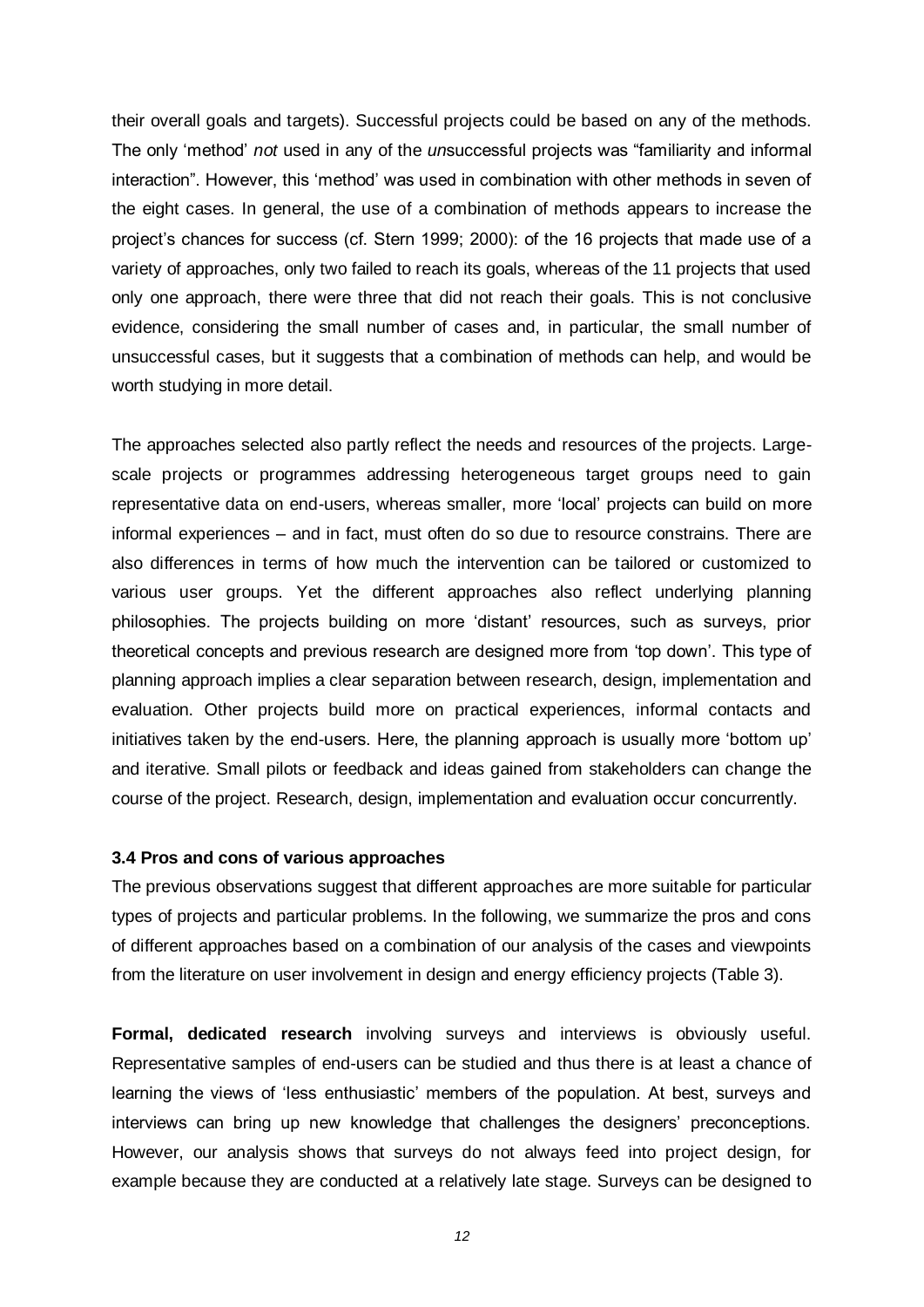confirm existing preconceptions, or they can be read tactically (Akrich 1995). Conducting high-quality surveys or interviews requires specialized skills that are expensive. Moreover, sociological research on energy use (Wilhite et al. 2000) suggests that surveys fail to capture the particularities of how energy use is embedded in everyday life.

There is also obvious merit in building one's project on a **sound theoretical base** of prior research. The behavioural and social science literature can provide useful concepts for making sense of seemingly irrational user behaviour (e.g. Kempton et al. 1992; Stern 2000). For example, prior research can help understand the factors underlying users' short payback time expectations for energy efficiency investments (e.g. Golove and Eto 1996). Concepts like "descriptive social norms" (i.e., knowledge of what others are doing and hence what is normal behaviour in a certain community) can help project designers to utilize social dynamics in promoting energy-saving practices (e.g. Goldstein et al. 2008). Yet there are many competing and contradictory theoretical perspectives on energy-related end-user behaviour (Wilhite et al. 2000). Social science theories are "middle-range theories" that apply in certain contexts and not in others (Pawson and Tilley 1997). Disciplinary research highlights certain aspects of human behaviour and downplays others, while real-life problems cut across disciplines (Fourez 1997). Our data revealed that overly theory-driven projects sometimes disregard issues that are important for end-users (e.g. Feenstra 2009). In real life, it can be difficult to implement a design that is based on, e.g., controlled laboratory experiments, because project managers cannot control the total user environment.

**Previous experience**, especially with the same end-user group, is obviously useful and speeds up the learning phase. This is evidenced in our data, for example, by the professional way in which the Hungarian NGO, NSC, organized the Climate Watch programme, building on previous experience in environmental education, including knowledge about pupils' background knowledge about energy issues and climate change, and experience in organizing experiential, hands-on, action-based learning events. Their success is also partly due to the fact that their local member organizations took part in project implementation, contributing their local knowledge. A sound experience base also creates confidence and provides practical skills and solutions that are difficult to learn in any other way. Yet there can be drawbacks in relying too much on prior experience, especially in the long term and in changing environments. Management scholars use the term 'competence trap' (Levinthal and March 1993), which means that an excessive focus on core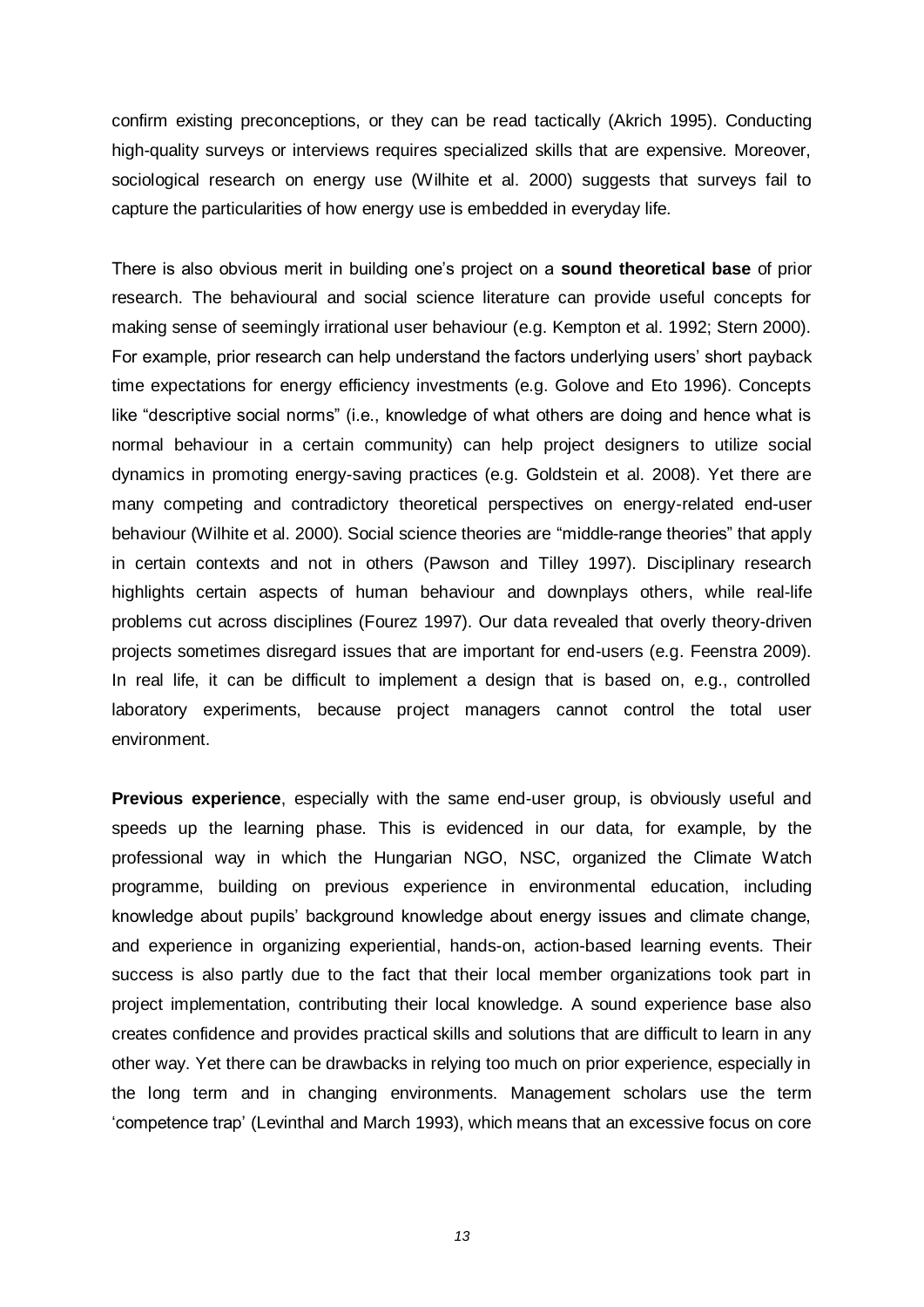competencies and well-established skills can deter organizations from learning new skills. Previous experience may thus be insufficient when conditions or people change.

**User-driven projects** are ideal in many ways. It is much easier to work with end-users who are willing to invest their own efforts in designing a project that can help them save energy. User-driven projects can also serve as pilots to refine broader programme designs (cf. MacKenzie-Mohr 2000). End-users know about their needs and circumstances and can contribute to context-tailored and user-friendly designs (Stern 1999; 2000). On the other hand, energy-related behaviour is often habitual and not subject to conscious reflection (Abrahamse et al. 2005). Hence, end-users may not always be aware of their needs, behaviours or all the factors influencing them. Moreover, end-users who are eager to participate in designing energy saving projects only constitute a small segment of the entire population. So the projects in our dataset that were user-driven were usually small, or started out small. Scaling up and 'growing' the project into a large programme involving 'ordinary' end-users can be difficult. Some of our case projects accomplished the upscaling process successfully, e.g. the Finnish Green Office programme, whereas others like the Carbonarium Association remained small. Upscaling requires new resources and more structured ways of organizing, so our cases also include ones that had difficulties in growing beyond their original user base.

**End-user interaction and learning about end-users can also be informal,** based on face-to-face contacts or membership in the user community. Informal interaction allows for a rich exchange of information (including non-verbal information), and familiarity creates trust. This is evidenced, for example, in the case of the Danish Samsø renewable energy island, where the entire project built on close interaction within a tight-knit rural community (yet also employed more organized events to ensure participation by the islanders). Familiarity and immersion in the user community allow project managers to access the end-users' everyday routines and the meanings attached to them (Parnell and Popovics-Larsen 2005). However, it can take significant time, commitment and interaction to build up the necessary level of familiarity. Moreover, programme managers' personal contacts are not always representative of the target group as a whole. They usually center on the active and positive people, and may thus obscure more marginal and critical voices (see Heiskanen et al. 2007).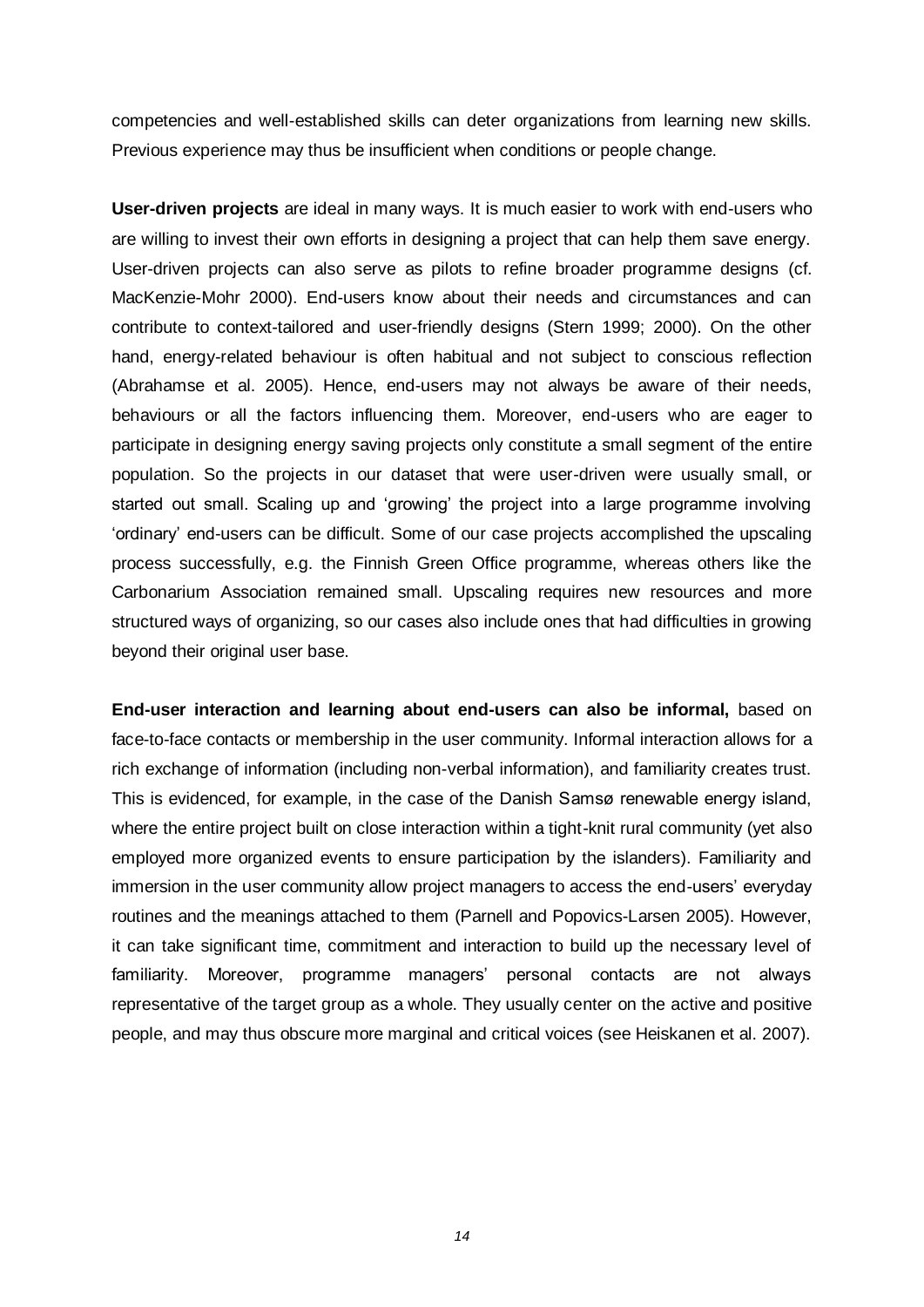| Table 3. Pros and cons of particular approaches to user interaction in energy demand-side |
|-------------------------------------------------------------------------------------------|
| programmes                                                                                |

| Approach<br>to<br>learning<br>about<br>end-<br>users                      | <b>Pros</b>                                                                                                                                                                                    | <b>Cons</b>                                                                                                                                                                                                                 |
|---------------------------------------------------------------------------|------------------------------------------------------------------------------------------------------------------------------------------------------------------------------------------------|-----------------------------------------------------------------------------------------------------------------------------------------------------------------------------------------------------------------------------|
| Surveys<br>and<br>interviews                                              | Systematic approach to data collection<br>Surveys provide the possibility to poll<br>representative samples                                                                                    | Do not always feed into programme design<br>Surveys may be designed to confirm existing<br>preconceptions, may fail to bring up new<br>insights<br>Conducting good research is expensive and<br>requires specialized skills |
| Prior research,<br>particular<br>theoretical<br>perspectives              | Sound theoretical base can<br>guide<br>observations and help to make sense of<br>energy-related behaviour                                                                                      | Commitment to prior findings or theories<br>overlooking<br>lead<br>contextual<br>to<br>may<br>particularities<br>Overly theoretical background can lead to<br>complex and confusing designs                                 |
| Experience<br>from<br>prior<br>projects                                   | Sound<br>experience-base<br>creates<br>confidence and practical skills that are<br>difficult to codify                                                                                         | 'Competence trap': overconfidence<br>and<br>failure to learn new skills in new contexts                                                                                                                                     |
| User-driven<br>project (or pilot<br>project)                              | End-users<br>know<br>their<br>needs<br>and<br>circumstances and can contribute to<br>context-tailored designs<br>End-users are motivated and engaged<br>from the start and do part of the work | End-users may not be fully aware of their<br>behaviour and all the factors underlying it<br>'Upscaling' from small user-driven pilots to<br>broader groups of end-users can be difficult                                    |
| Familiarity and<br>informal<br>interaction with<br>target<br>the<br>group | Informal interactions allow for a rich<br>exchange of information<br>Immersion in the user community helps<br>to understand users' everyday routines<br>Familiarity creates trust              | Much time and commitment are needed to<br>build up the necessary level of familiarity<br>Contacts can be biased: some end-users are<br>more familiar than others                                                            |

# **4 Beyond methods for learning about users**

The inconclusiveness of our findings suggests that merely improving methods for learning about users is not a sufficient condition for creating user-responsive energy saving projects. We draw on our observations from the case studies to identify a "missing factor", i.e., the user context and the role of "secondary users". We then turn to our own pilot projects to uncover another set of "missing factors", which relate to the necessary interpersonal skills for managing user interaction.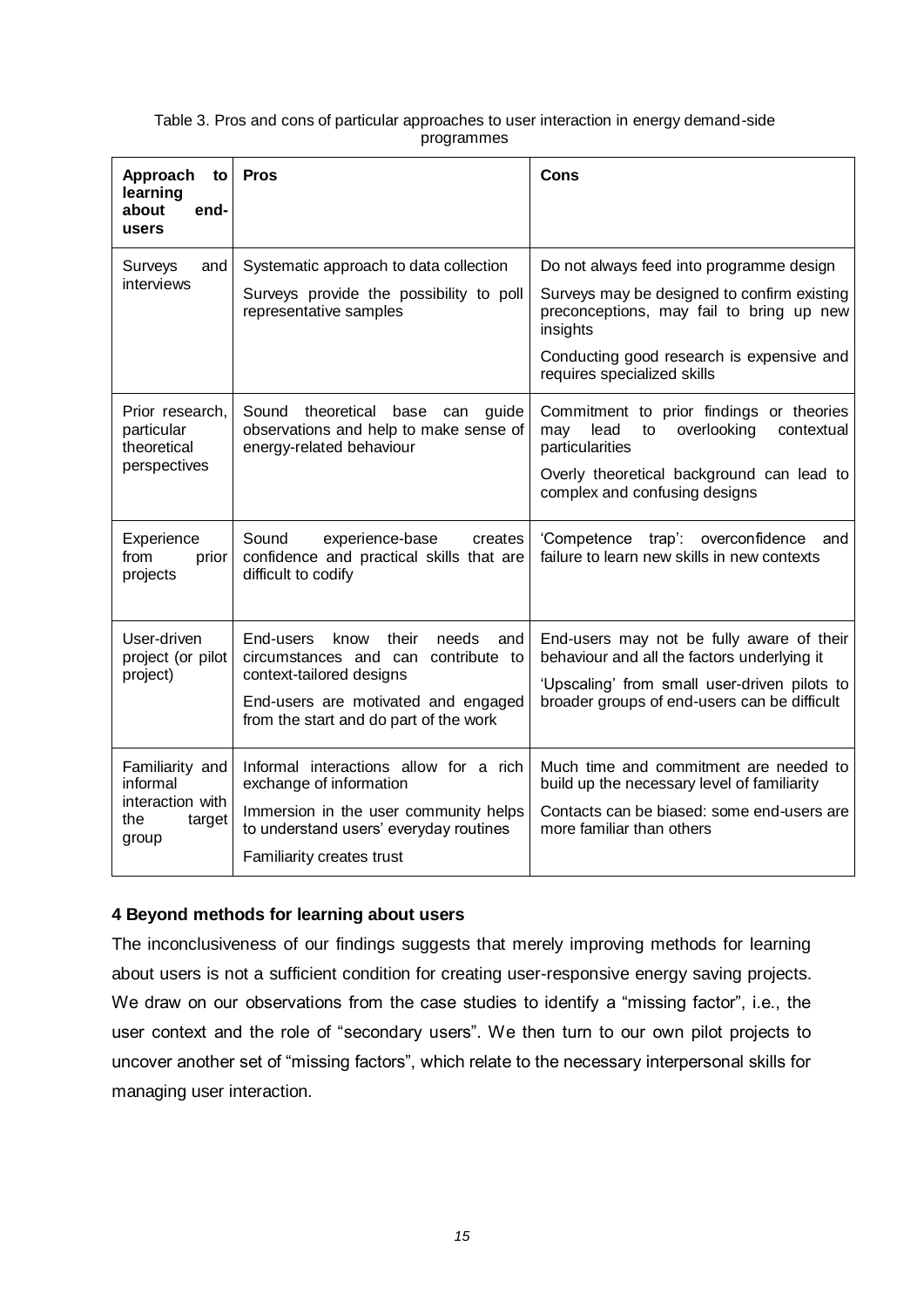#### **4.1 The role of the user context and "secondary users"**

It is widely acknowledged in the literature that energy end-users are not the only parties influencing their energy usage behaviour. Sociologists have argued that energy consumption is always a result of social processes on the family, community and institutional level (Lutzenhiser 1993; Wilhite et al. 2000). Individual choice is limited by the way cities, energy supply systems, housing designs, service networks and products are configured (Wilhite et al. 2000). Thus, change in energy-related behaviour is part of a larger change in the sociotechnical organization of 'systems of provision' (Rohracher 2001).

What can individual projects, especially small-scale ones, do about socio-technical systems of provision? There are obviously issues in which project managers are fairly powerless. Yet our analysis of previous cases (Mourik et al. 2009) revealed that the ability of projects to reach their goals was often dependent on the engagement of not only end-users, but other relevant stakeholders in the end-user context. These stakeholders can be viewed as 'secondary users' or 'indirect target groups' (Oudshoorn & Pinch 2003).

Table 4 shows some examples of parties influencing the success of energy conservation interventions in our case studies (see also Neves et al. 2009). Many of our cases dealt with energy use in multi-apartment dwellings. Here, households were usually the target group for behavioural interventions and more technical interventions were addressed to facility managers. Problematically, these two types of interventions were often separate. For example, in the Finnish Energy Expert case, the resident "energy expert" volunteers were tasked merely to influence usage patterns, and were rarely involved in building maintenance and renovation plans (Anttonen 2009). Moreover, larger energy related decisions require concerted action by residents, making residents' and tenants' boards important decision forums. Informal interaction between residents (especially 'opinion leaders') was also found to be important. The ability to change energy-related practices could also depend on service providers (e.g., banks, contractors, retailers and suppliers).

Another example can be taken from cases dealing with energy use at the workplace. The possibility to change energy-related practices depends on the relations and responsibilities of management and employees: successful programmes need to engage employees and empower them to act. There are also particular groups of staff (e.g., IT managers in offices) who make decisions that influence others' possibilities to save energy. The availability of positive feedback also depends on how the organisations' clients value energy efficiency. Co-operation with facility owners and managers is needed to change business premises to accommodate energy-conserving practices, and suppliers and service providers are crucial for access to energy-efficient equipment and services.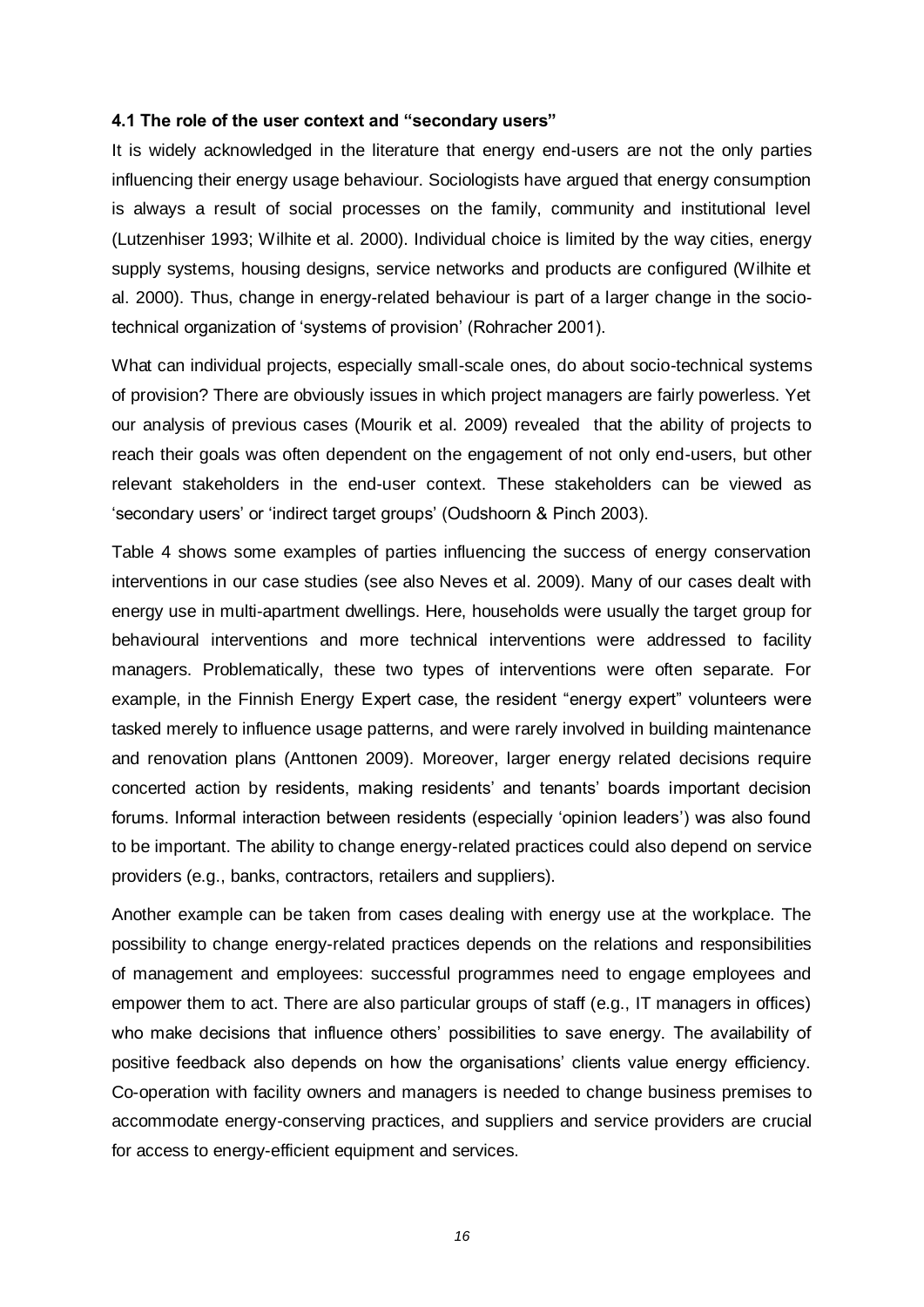|                                                                                                                                                                                                                                                                                                                                                                                                                                                                                   | Multi-apartment dwellings | Offices |
|-----------------------------------------------------------------------------------------------------------------------------------------------------------------------------------------------------------------------------------------------------------------------------------------------------------------------------------------------------------------------------------------------------------------------------------------------------------------------------------|---------------------------|---------|
| Households (tenants, owner-occupiers)<br>Management<br>boards and committees,<br>informal<br><b>Employees</b><br>Resident<br>groups<br>Staff in charge of particular functions (e.g. IT)<br>Facility owners and managers<br>Trade, labour and professional organisations<br><b>Banks</b><br>Clients<br>Contractors, technology suppliers<br>Facility owners and managers<br>Government (national and local)<br>Suppliers and service providers<br>Government (national and local) |                           |         |

#### Table 4. Examples of stakeholders potentially influencing changes in energy use

The ability to engage diverse stakeholders and align their interests was a critical factor for success in many of the case studies we analysed (Mourik et al. 2009). Understanding existing stakeholder networks and building on them was crucial for gaining access to the different parties whose participation and resources was needed for completion of the change programme. Understanding the user context and the role of "secondary users" is also stressed in the literature on user involvement in design (e.g., Beyer and Holzblatt 1998), but few practical methods or guidelines are offered for working with secondary users. Our analysis of the cases revealed that energy efficiency practitioners struggled to engage "secondary users", i.e., stakeholders, and to manage the complex network of interests emerging in multi-stakeholder co-operation.

# **4.2 Human factors in engaging with end-users**

In CHANGING BEHAVIOUR, we applied the lessons learned from our analysis of success and failure in previous cases in six pilot projects, through which we developed a 'toolkit' for energy project managers. Each of these projects was closely followed by a research partner, who documented all attempts to use the tools in the toolkit, many of which related to learning about and involving energy end-users in the project (see Bürger et al. 2010). Here, we focus on illustrating how methods for enhanced user interaction need to be complemented with insight and judgment by energy efficiency practitioners. We focus on three topics: the importance of combining formal research with informal observations, the challenge of aligning diverse interests in user-inclusive projects, and the interpersonal skills needed to manage flexible, user-responsive projects. We illustrate these through insights gain in two of the pilot projects, Micro-ESCOs, which aimed to promote heating systems upgrades in a semi-rural residential area in Finland, and Energy Efficient Renovations in Cēsis, which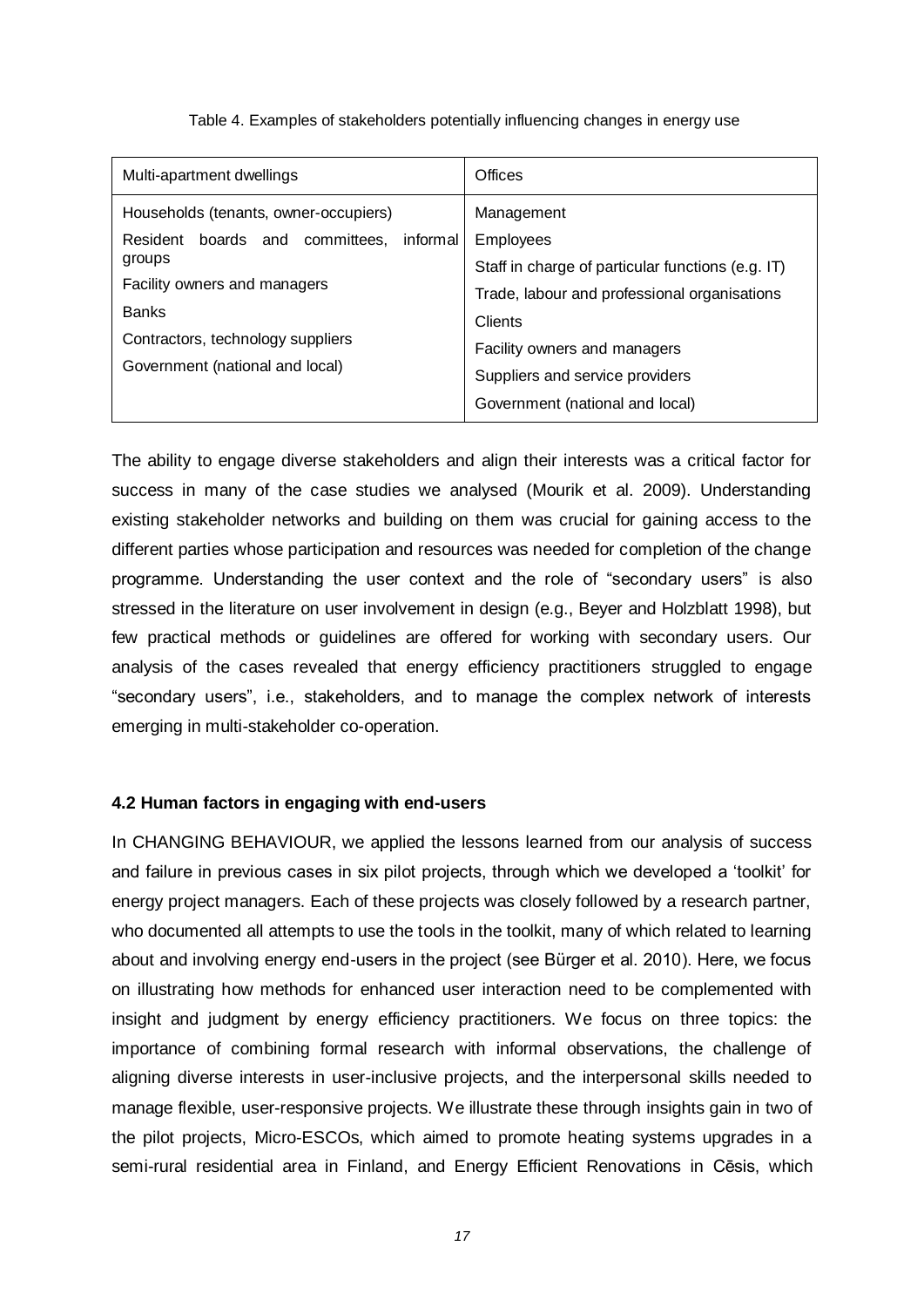aimed to promote renovations in multi-apartment buildings in Latvia (see Bürger et al. 2010; Heiskanen et al. 2011; Backhaus et al. 2010; Breukers et al. 2010). Heating system upgrades and energy renovations are expensive investments. People will not make them unless they are confident that the promised benefits will be achieved. The project managers recognized the importance of planning this type of project flexibly and in close co-operation with members of the target group.

**The importance of combining formal research with informal observations**: Several types of formal research were applied in the Micro-ESCOs project. Previous literature was surveyed on homeowners' willingness to invest and problems in implementing heating system upgrades. A survey was made of residents' problems with heating systems, their interest in new solutions, as well as of building characteristics and energy consumption. Moreover, a focus group was organized with "friendly users" (i.e., familiar people similar to the target group) in order to test and develop the project proposition to residents.

Nonetheless, much more was learned in informal interactions with residents, which occurred via attendance at community events, at meetings organized by the project, and in informal discussions during small energy audits done at residents' homes. One example of an important observation concerned elderly homeowners. They frequently mentioned their adult children (many living outside the region) when discussing heating systems upgrades. Many thought their children should be involved in the decision about investing in the house. Some were uncertain about their children's plans concerning "the old house" once they inherit it, but were reluctant to broach the subject with them. Hence, a new group of "secondary users" was identified: the future owners of the house. Another observation helped to explain the seemingly irrational practice of using expensive consumer credit to finance home improvements, when low-interest mortgage was also available. It turned out that remortgaging was fairly complex for the residents. Moreover, the informal discussions revealed that some people are reluctant to visit a bank and discuss their financial issues. Thus, the seemingly straightforward issue of obtaining low-interest credit for cost-effective improvements was not so straightforward for the residents.

Another example of the importance of informal observations can be taken from the Energy Efficient Renovations in Cēsis case, dealing with renovations in multiapartment buildings (see Breukers et al. 2010). The project managers had previously identified cost-effective energy renovation options using energy audits and now focused on getting residents to agree to make the necessary investments. Even though there are generous grants available in Latvia, the renovations imply significant up-front costs for residents, and at least 51% need to agree to the proposed renovation. Many residents were still hesitant. The project managers conducted a survey of the residents' main motives and barriers to investing in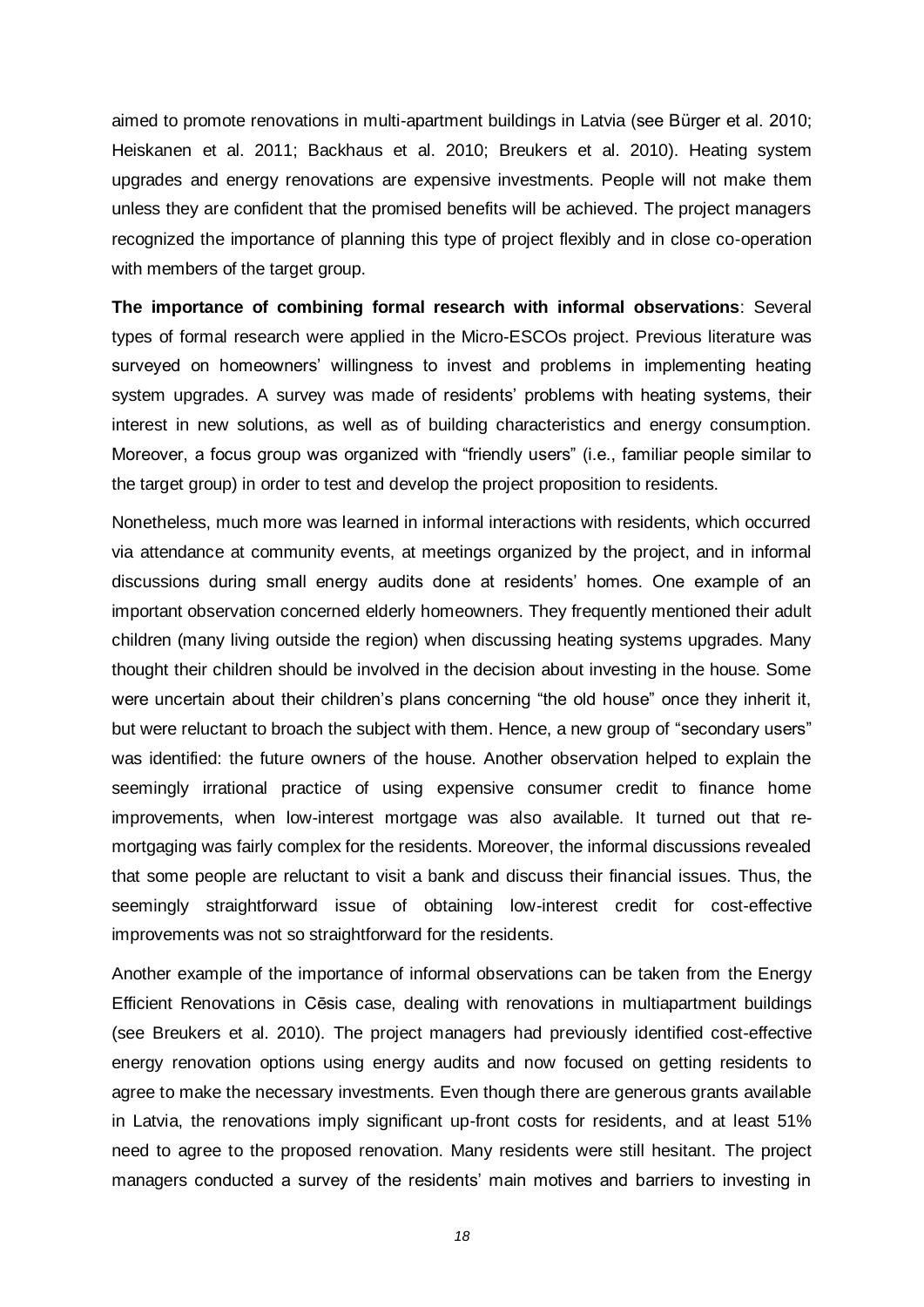energy renovations, as well as on their sources of information. This was helpful in deciding which arguments to use in promoting the renovations and in identifying which personal contacts were important in swaying residents' decisions.

However, there are limits to what you can learn in a survey, and the project managers also learned a lot by spending time with the residents in Cēsis and getting to know them. One example of the importance of informal interaction and familiarity in this pilot project was in solving the problem of getting residents to attend the information meetings organized by the project managers. These were held in a nice hotel nearby, but few people showed up. The project managers had observed that residents usually meet and discuss important common issues in the stairwell of the building, and they decided to move their meetings there. Residents merely had to open their apartment doors to join the meeting. It was an unusual experience for the project managers, but resulted in a much better turnout.

**The challenge of aligning diverse interests**: Returning to our Micro-ESCOs case and the detached homeowners, we examine how user involvement feeds into common decisions. In order to design a project that meets the residents' needs, the project managers from Enespa engaged the residents in the design of the project at various stages. Initial ideas were collected at public meetings organized for the residents. The project managers attended a number of events organized by the residents or the local municipality to gain input on the project plans. These meetings gauged the residents' interest in heating systems upgrades and alternative solutions (including a common residential-scale heating system) and collected their concerns and ideas. Project details were planned at smaller meetings with actively participating residents (this group changed in composition over time). Here, decisions were made on implementation of the heating system upgrade. The project changed greatly at this final stage. Instead of a common heating system, participants decided to opt for individual ground source heat pumps, but ask for and evaluate the suppliers' bids collectively.

This pilot highlighted some of the problems in developing a project in such a flexible way. Users came up with many ideas and needs – not all of which could be fulfilled in a single project. The project managers had to make suggestions for fair and equitable solutions. Moreover, as the project changed significantly during the long planning stage, and the same people did not show up at each meeting, intermittently participating users were often confused by the "sudden" turns taken by the project. A round of interviews conducted after the completion of the project revealed that some of the participants were confused by the outcome and disappointed because their ideas had not been implemented.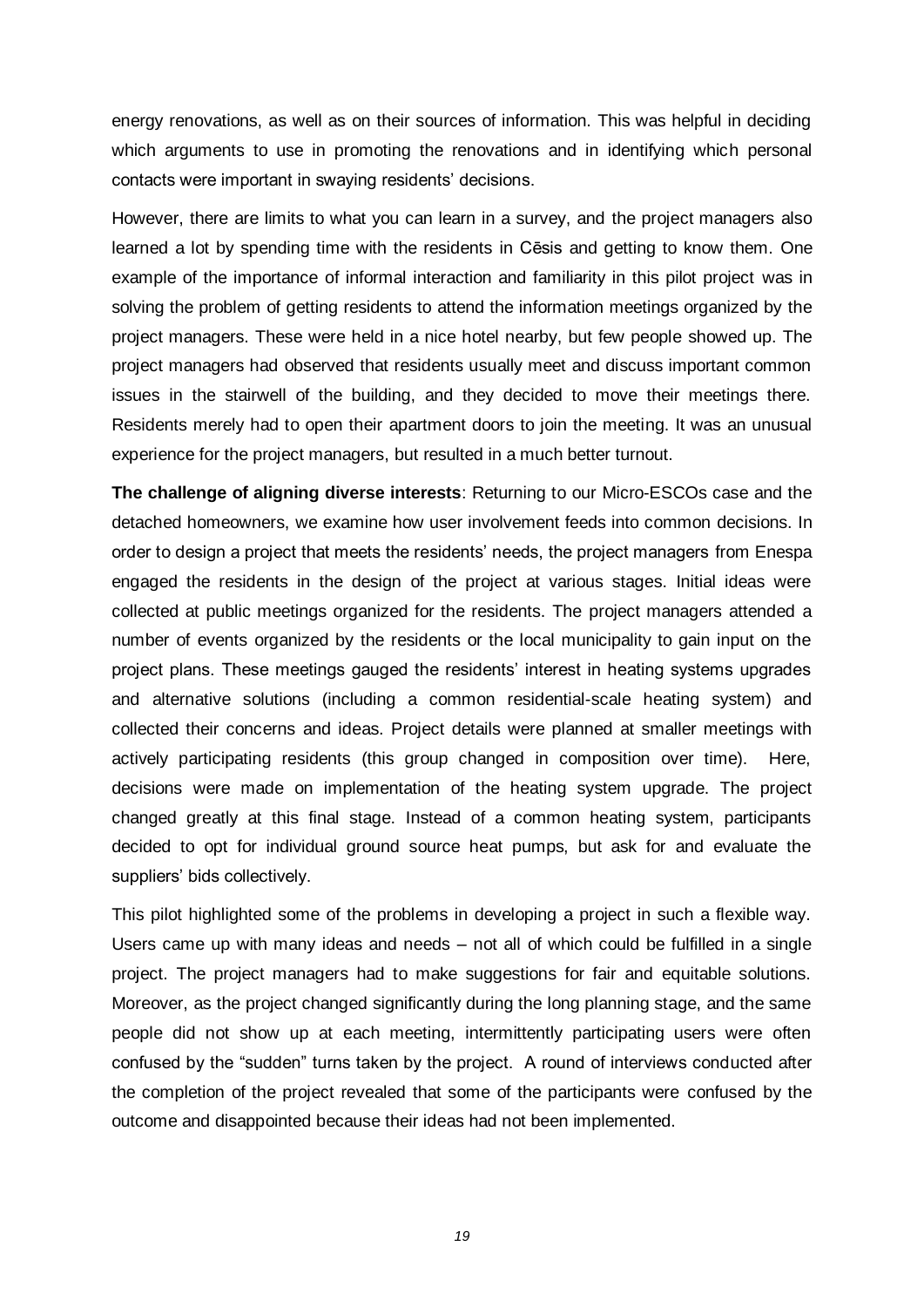**The interpersonal skills needed to manage flexible, user-responsive projects:** The account in the previous section already suggests some of the emotional challenges for project managers in the flexible and user-responsive kinds of projects represented by Micro-ESCOs. When plans are continually contested and changed, this challenges the professional identity of project managers. Principles of project planning had to be thrown overboard at times. Plans had to be continually redrafted. Moreover, it required significant effort from project managers to muster enthusiasm for each new plan.

Simply managing the social dynamics of a continuously changing group of residents planning an important investment was exhausting for the project managers. Snap decisions had to be made at meetings in response to ideas or concerns raised by residents. Some people's ideas were selected for implementation and others' ideas had to be dropped, and this had to be communicated politely but clearly to participants. Significant time was also needed for 'debriefing' and discussing the project among the project team in order make sense of what was going on and what should be done next (see also Breukers et al. 2010).

#### **5. Conclusions and implications for practice, policy and research**

While our data are based on a limited number of observations, they suggest propositions for further research. Our analysis suggests that diverse energy efficiency projects need diverse methods for learning about energy end-users. Our observations also suggest the need to involve stakeholders and anchor projects in the social context of the users. On the basis of our analysis, it is reasonable to suggest that energy experts' user responsiveness can enhanced by providing project managers with a variety of methods to explore the user context and to engage end-users and other stakeholders in project planning, implementation and evaluation. However, the practical implications of our experiences and analysis go beyond this need for 'methods'.

User involvement is not merely a matter of applying certain methods (Stewart and Williams 2005). This is because energy end-users are not merely passive recipients of approved solutions, simply in need of methods to fit the solutions to their needs (see Guy and Shove 2000). Hence, energy experts also need to develop sensitivity to the end-users' everyday practices. The literature on user involvement and design proposes ethnographic research for this purpose (Leonard 1997; Beyer & Holzblatt 1998). Our study suggests that small local projects can gain at least part of the same information via extensive informal interaction with users, i.e., spending time with them and keeping in touch throughout the project. One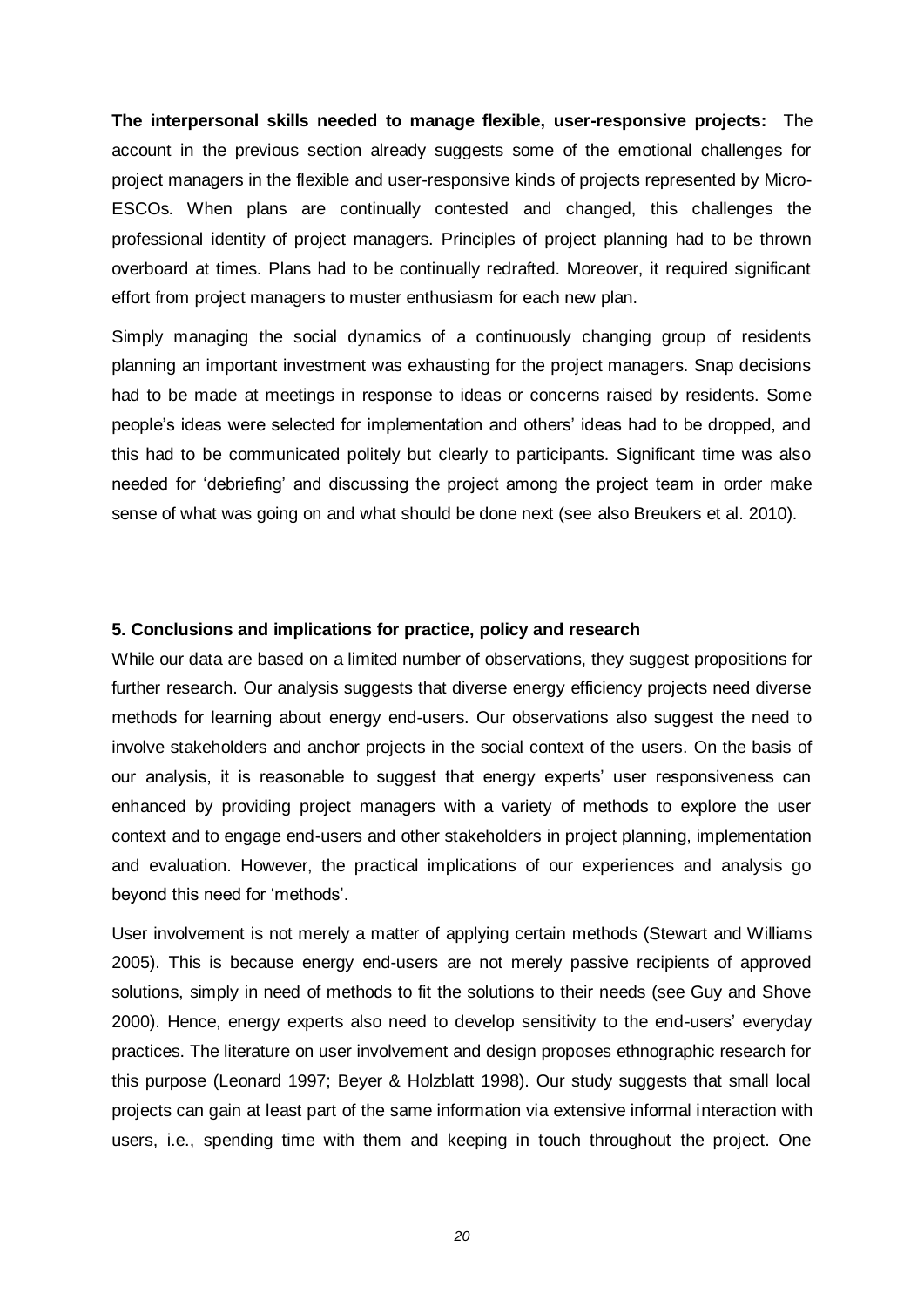practical implication of our analysis is thus that informal interaction and immersion in the user community can be important complements to formal methods (see Hyysalo 2010).

Our analysis of user interaction in energy projects has implications for research and development. It provides new material for a discussion within the user involvement in design literature that questions the concept of "users", until now primarily in the development of IT and medical equipment (Stewart and Williams 2005; Hyysalo et al. 2007; Hyysalo 2010). There are many different "users" of such products, including retailers and maintenance staff (for IT), or various healthcare providers, patients and their families (for medical equipment). The same applies to energy saving projects – many different stakeholders influence the endusers' capacities and opportunities to save energy. This is not fully recognized in the existing methods for learning about and involving users, which mostly focus on individual users and offer limited guidelines for analysing groups, communities and networks (e.g., Rohracher 2005; Heiskanen et al. 2010b). More research and guidance is needed on the role of and appropriate means for stakeholder collaboration in energy efficiency and related projects.

Additionally, formal methods for learning about and involving energy end-users rarely address the interpersonal skills needed when working with users. User involvement and user-inclusive design are forms of interpersonal interaction, which raise conflicting feelings, require human judgment and challenge the project manager's entire personality. We thus suggest that project managers should pay attention to the personal toll that interacting with users can take on them, and devote sufficient time for 'de-briefing' and reflecting on the project together with colleagues.

A final practical implication concerns funding bodies, which often set the framework for projects promoting energy efficiency, conservation or climate action on a local level. Funding for projects to change energy use should include time for research on the particular group of end-users targeted prior to project design. Moreover, user involvement and co-design require flexibility in project planning. Yet many government-funded projects require detailed plans, which cannot be changed easily in response to new information or user feedback gained during the project. If funding bodies want their projects to really make a difference, they should allow time for understanding the end-users' perspective and flexibility to change project plans.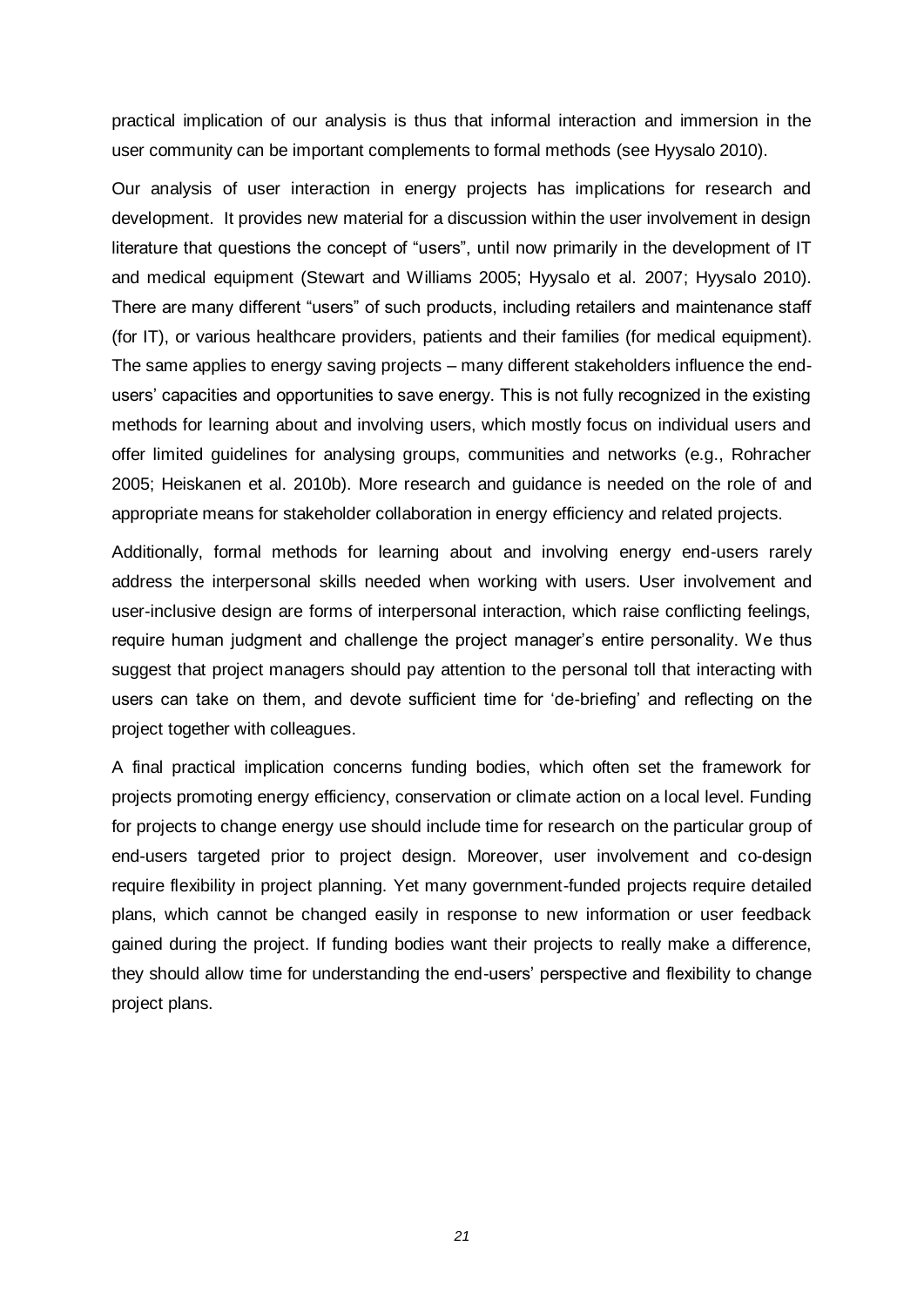# **References**

Abrahamse, W., Steg, L., Vlek, C. & Rothengatter, T. 2005. A review of intervention studies aimed at household energy conservation, Journal of Environmental Psychology 25:273-291.

Akrich, M., 1995. User representations: Practices, methods and sociology. In A. Rip, T. J. Misa, & J. Schot (Eds.), Managing technology in society (pp. 167–184). London: Pinter Publishers.

Anttonen, M., 2009. Energy Expert Programme, Finland. Case study for WP2 (Analysis of success factors, underlying models and methods of target group interaction) of the EC FP7 project CHANGING BEHAVIOUR. Online at: http://www.energychange.info/case studies.

Backhaus, J., Feenstra, C.F.J., Mourik, R.& Kamenders, A. (2010). Towards energy efficiency of dwellings in Latvia. In Bürger, V. Bauknecht, D., Brohmann, B., Becker, L., Backhaus, J. Barabanova, Y., Bruhns, C., Feenstra, C.F.J., Heiskanen, E., Hodson, M., Horlitz, J., Jaraminiene, E., Kallaste, T., Kamenders, A., Maier, P., Meinel, H., Mourik, R.M. , Rinne , S., Robinson, S., Saastamoinen, M. , Jalas, M., Smith, L., Vadovics, E., Vadovics, K., Valuntiené, I. 2010. Deliverable 12: Pilot projects: Documentation of initial implemen-tation experiences including stakeholder feedback. Project cofunded by EC FP7. Online: http://www.energychange.info/deliverables.

Bell, L. & Summerville, J., 2006. Ethnographic study of energy use in an office setting: Exploring the interactional role of energy. In: Social Change in the 21st Century Conference 2006, 27 October 2006, Carseldine QUT, Brisbane.

Beyer, H., & Holtzblatt K., 1998. Contextual design: Defining customer-centered systems. San Francisco: Morgan Kaufmann.

Breukers, S., Backhaus, J., Mourik, R., Hodson, M., Brohmann, B. (2010). Practicing Learning and Learning in Practice. Testing learning tools for energy demand side management projects. Paper for Knowledge Collaboration & Learning for Sustainable Innovation, ERSCP-EMSU conference, Delft, The Netherlands, October 25-29, 2010.

Breukers, S. Heiskanen, E., Mourik, R.M., Bauknecht, D., Hodson, M., Barabanova,, Y. Brohmann,, B. Bürger, V., Feenstra, C.F.J. Jalas, M., Johnson, M. ,Maier, P,. Marvin, S., Meinel, H., Pariag, J., Rask, M., Rinne, S., Robinson, S., Saastamoinen, M., Salminen, J., Valuntiené, I. & Vadovics E., 2009. Interaction schemes for successful energy demand side management : building blocks for a practicable and conceptual framework . Deliverable 5 of Changing Behaviour (GA 213217). Project co-funded by EC FP7. Online[: http://www.energychange.info/deliverables.](http://www.energychange.info/deliverables)

Bürger, V. & Bern, M. R., 2009. EcoTopTen, Germany. Case study for WP2 (Analysis of success factors, underlying models and methods of target group interaction) of the EC FP7 project CHANGING BEHAVIOUR. Online at: http://www.energychange.info/case studies.

Bürger, V. Bauknecht, D., Brohmann, B., Becker, L., Backhaus, J. Barabanova, Y., Bruhns, C., Feenstra, C.F.J., Heiskanen, E., Hodson, M., Horlitz, J., Jaraminiene, E., Kallaste, T., Kamenders, A., Maier, P., Meinel, H., Mourik, R.M. , Rinne , S., Robinson, S., Saastamoinen, M. , Jalas, M., Smith, L., Vadovics, E., Vadovics, K., Valuntiené, I. 2010. Deliverable 12: Pilot projects: Documentation of initial implemen-tation experiences including stakeholder feedback. Project co-funded by EC FP7. Online: http://www.energychange.info/deliverables.

Dahlbom, B., Greer, H., Egmond, C. & Jonkers, R., 2009. Changing Energy Behaviour: Guidelines for Behavioural Change Programmes. Produced by the BEHAVE project, supported by Intelligent Energy Europe. Online at:<http://www.energy-behave.net/>

DECC (2010) Low Carbon Communities Challenge Interim Report 2010/11.London: Department of Energy and Climate Change.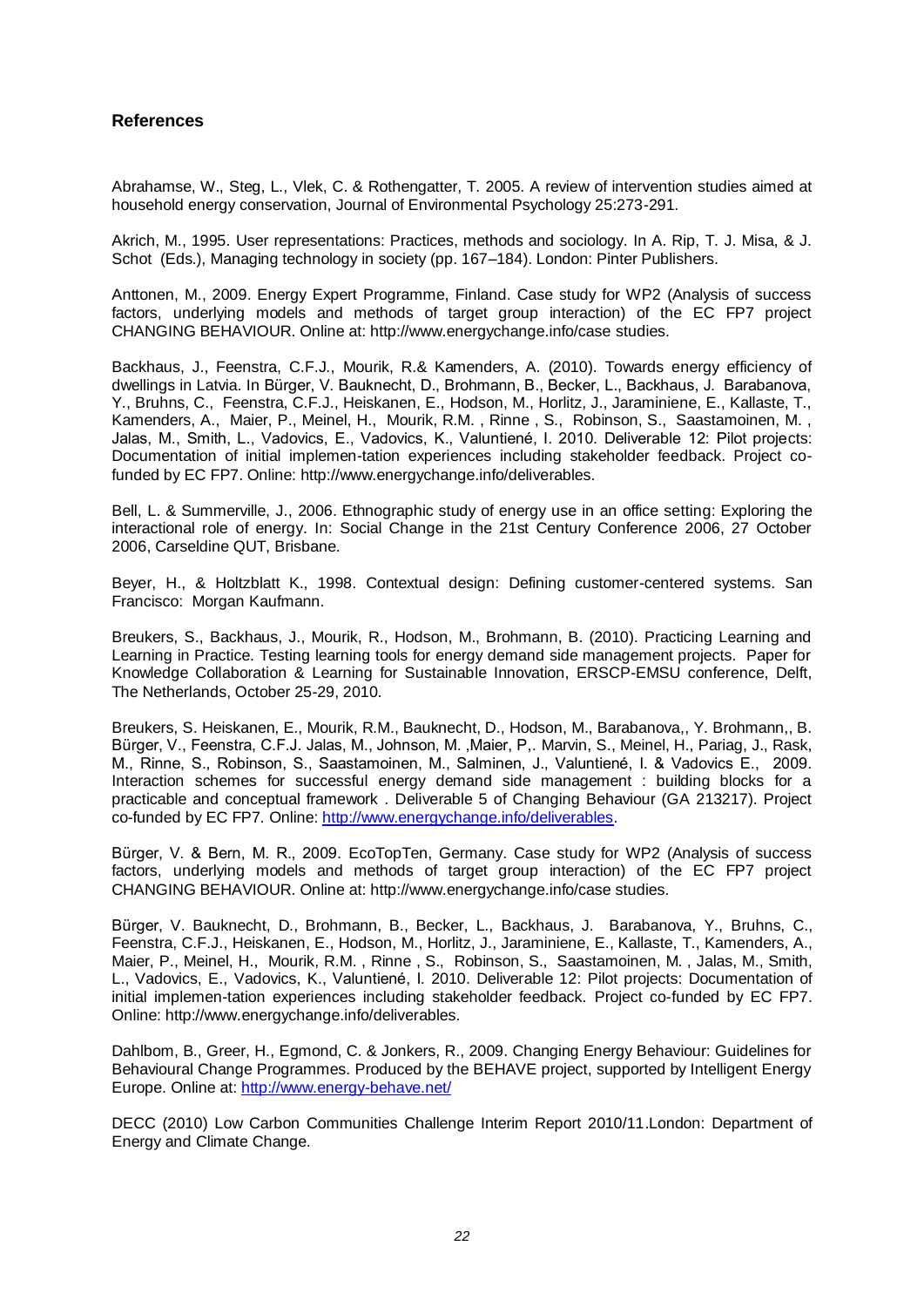EC 2011. COM/2011/0370 final: Proposal for a Directive of the European Parliament and of the Council on energy efficiency and repealing Directives 2004/8/EC and 2006/32/EC. Brussels, European Commission.

Feenstra, C.F.J., 2009. The Green Energy Train in The Hague. A demand driven approach based on 'Live Energy', the Netherlands. Case study for WP2 (Analysis of success factors, underlying models and methods of target group interaction) of the EC FP7 project CHANGING BEHAVIOUR. Online at: http://www.energychange.info/case studies.

Fourez, G., 1997. Scientific and Technological Literacy as a Social Practice. Social Studies of Science 27: 903-936.

Franke, N., & Shah, S., 2003. How communities support innovative activities: An exploration of assistance and sharing among end-users. Research Policy, 32, 157–178.

Goldstein, N.J., Cialdini, R. & Griskevicius, V., 2008. A Room with a Viewpoint: Using Social Norms to Motivate Environmental Conservation in Hotels. Journal of Consumer Research 35: 472–482.

Golove, W.H. & Eto, J.H., 1996: Market Barriers to Energy Efficiency: A Critical Reappraisal of the Rationale for Public Policies to Promote Energy Efficiency. California: Lawrence Berkeley National Laboratory, LBL-38059.

Greenbaum, J., & Kyng, M., 1991. Design at work: cooperative design of computer systems. Hillsdale, NJ: Lawrence Erlbaum Associates Publishers.

Guy, S. & Shove, E., 2000. The Sociology of Energy, Buildings and the Environment: Constructing Knowledge, Designing Practice. Taylor & Francis Ltd.

Heiskanen, E., 2009. Green Office Programme, Finland. Case study for WP2 (Analysis of success factors, underlying models and methods of target group interaction) of the EC FP7 project CHANGING BEHAVIOUR. Online at: http://www.energychange.info/case studies.

Heiskanen, E., Hodson, M. Raven, R.P.J.M., Feenstra, C.F.J., Alcantud, A., Bauknecht, D., Brohmann, B. , Fritsche, U., Fucsko, J. , Jolivet, E., Maack, M., Mourik, R.M., Onsizk-Poplawska, A., Poti, B. M., Schaefer, B. & Willemse, R., 2007. Factors influencing the societal acceptance of new energy technologies: meta-analysis of recent European projects. WP 2 report of the Create Acceptance Project (FP6-2004-Energy-3, SUSTDEV-1.2.8). http://www.createacceptance.net.

Heiskanen, E., Hyysalo, S., Kotro, T. & Repo, P. 2010a. Constructing innovative users and userinclusive innovation communities. Technology Analysis & Strategic Management 22: 495 — 511.

Heiskanen, E., Johnson, M., Robinson, S., Vadovics, E. & Saastamoinen, M. 2010b. Low-Carbon Communities as a Context for Individual Change. Energy Policy 38: 7586-7595

Heiskanen, E. & Lovio, R., 2010. User−Producer Interaction in Housing Energy Innovations : Energy Innovation as a Communication Challenge. Journal of Industrial Ecology, 14: 91-102.

Heiskanen, E., Lovio, R. & Jalas, M. 2011. Path creation for sustainable consumption : promoting alternative heating systems in Finland. Journal of Cleaner Production , 19: 1892-1900.

Hoffmann, E. 2012. User Integration in Sustainable Product Development. Organizational Learning through Boundary-Spanning Processes. Sheffield: Greenleaf Publishing.

Hyysalo, S. 2010. Health Technology Development and Use: From Practice Bound Imagination to Evolving Impacts. London: Routledge.

Hyysalo, S, Johnson, M & Heiskanen, E 2007. Introduction to design-use relations in sociotechnical change. Human Technology 3: 120-126.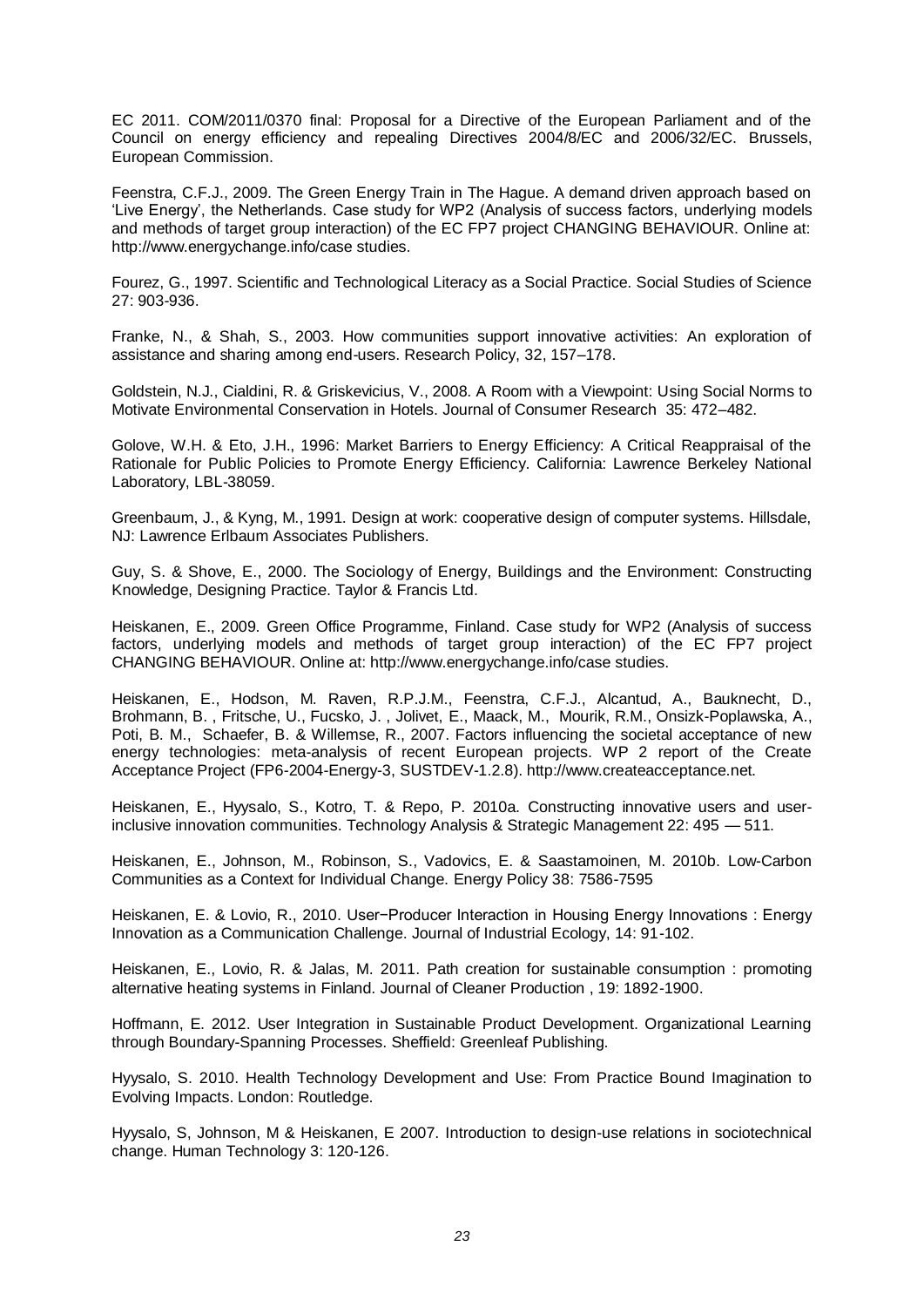Jegou, F. & Manzini, E. 2008. Collaborative services. Social innovation and design for sustainability, Milan: Polidesign.

Johnson M 2010. User Involvement, Social Media, and Service Evolution: The Case of Habbo. 43rd Hawaii International Conference on System Sciences. Kauai, Hawaii, 5–8 January 2010. Available online: [http://ieeexplore.ieee.org/xpl/freeabs\\_all.jsp?arnumber=5428317](http://ieeexplore.ieee.org/xpl/freeabs_all.jsp?arnumber=5428317)

Kempton, W., Darley, J.M. & Stern, P.C., 1992. Psychological Research for New Energy Problems. American Psychologist 47 (10): 1213-1223.

Koskinen, I., Battarbee, K. & Mattelmäki, T., 2003. Empathic Design, Helsinki: IT Press.

Kotro, T., 2007. User Orientation Through Experience: A Study of Hobbyist Knowing in Product Development. Human Technology 3(2), pp. 154-166.

Kristensson, P., Gustafsson, A. and Archer, T., 2004. Harnessing the Creative Potential among Users. Journal of Product Innovation Management, 21 (1): 4-14.

Leonard, D., 1995. Wellsprings of knowledge – building and sustaining the sources of innovation. Boston, MA: Harvard Business School Press.

Levinthal, D.A., March, J.G., 1993. The myopia of learning. Strategic Management Journal 14: 95- 112.

Lutzenhiser, L., 1993. Social and Behavioral Aspects of Energy Use. Annual Review of Energy and the Environment. 18:247-89.

Maase, S.J.F.M. , Dorst, C.H., 2006. Co-creation: A way to reach sustainable social innovation? In: Proceedings of the workshop on Perspectives on radical Changes to Sustainable Consumption and Production, Copenhagen, Denmark

MacKenzie-Mohr, D., 2000. Promoting Sustainable Behaviour: An Introduction to Community-Based Social Marketing. Journal of Social Issues 56 (3): 543-554.

Maier, P., 2009. SANIT Programme, Germany. Case study for WP2 (Analysis of success factors, underlying models and methods of target group interaction) of the EC FP7 project CHANGING BEHAVIOUR. Online at: http://www.energychange.info/cas studies.

Manzini, E. & Jégou, F., 2006. Creative Communities and Sustainable Lifestyles: Enabling platforms to support social innovation promising in terms of sustainability. In: Proceedings of the Sustainable Consumption and Production (SCP): Opportunities and Challenges, SCORE! Launch Conference, Wuppertal, Germany

Manzini, E., Jégou, F., 2008. Collaborative services. Social innovation and design for sustainability. Edizioni POLI.design, Milan, Italy.

Mourik, R.M., Heiskanen, E., Anttonen, M., Backhaus, J., Barabanova, Y., Bauknecht, D. , Bern, M.R. , Breukers, S., Brohmann, B., Bürger, V., Feenstra, C.F.J. , Hodson, M. , Jalas, M. , Johnson, M., Kallaste, T., Kamenders, A., Liang, V., Malamatenios, C., Maier, P., Marvin, S., Meinel, H. Papandreou, V. Pariag, J., Rask, M., Rinne, S., Robinson, S. , Saastamoinen, M., Salminen, J., Valuntiené, I. & Vadovic, E., 2009. Past 10 year of best and bad practices in demand management : a meta-analysis of 27 case studies focusing on conditions explaining success and failure of demand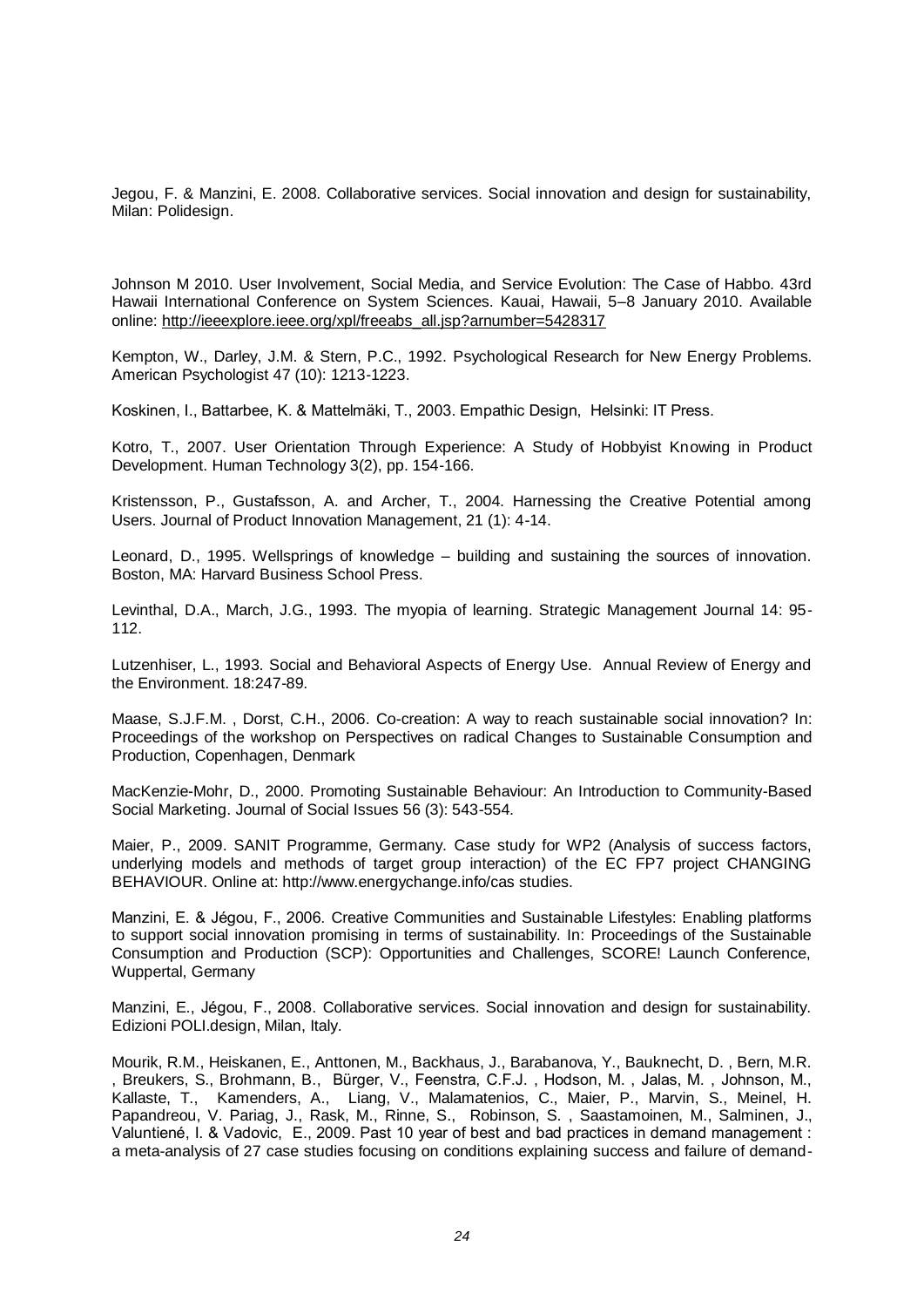side management D4 of Changing Behaviour Project (GA 213217) co-funded by the European Commission within The Seventh Framework Programme.

Muller, M., Millen, D. R., & Strohecker, C., 2001. What makes a representative user representative? In M. (Mantei) Tremaine (Ed.), CHI '01 Extended abstracts on human factors in computing systems (pp. 101–102). New York: ACM.

Neves, L.P., Dias, L.C., Antunes, C.H. & Martins, A.G., 2009. Structuring an MCDA model using SSM: A case study in energy efficiency. European Journal of Operational Research 199 (2009): 834-845.

Oudshoorn, N., & Pinch, T., 2003. How users matter: The co-construction of users and technologies. Cambridge, MA, USA: MIT Press.

Parnell, R. & Popovics-Larsen O., 2005. Informing the Development of Domestic Energy Efficiency Initiatives. An Everday Householder-Centred Perspective. Environment and Behaviour 37(6): 787- 807.

Pawson, R. & Tilley, N., 1997. Realistic Evaluation. Los Angeles, London, New Delhi and Singapore: Sage Publications.

Rask, M. 2009. Ilmari, a climate change and energy information programme for schools. Case study for WP2 (Analysis of success factors, underlying models and methods of target group interaction) of the EC FP7 project CHANGING BEHAVIOUR. Online at: http://www.energychange.info/case studies.

Robinson, S., 2009. Manchester is My Planet Pledge Campaign, Greater Manchester, UK. Case study for WP2 (Analysis of success factors, underlying models and methods of target group<br>
interaction) of the EC FP7 project CHANGING BEHAVIOUR. Online at: interaction) of the EC FP7 project CHANGING BEHAVIOUR. Online at: http://www.energychange.info/case studies.

Rohracher, H., 2001. Managing the Technological Transition to Sustainable Construction of Buildings: A Socio-Technical Perspective. Technology Analysis & Strategic Mangement 13 (1): 137-150.

Rohracher, H., 2005. (Ed.) User Involvement in Innovation Processes. Strategies and Limitations from a Socio-Technical Perspective. Munich: Profil-Verlag.

Saastamoinen, M., 2009. Samsø – renewable energy island programme, Denmark. Case study for WP2 (Analysis of success factors, underlying models and methods of target group interaction) of the EC FP7 project CHANGING BEHAVIOUR. Online at: http://www.energychange.info/case studies.

Salminen, J. 2009. Municipal energy conservation agreements in Finland. Case study for WP2 (Analysis of success factors, underlying models and methods of target group interaction) of the EC FP7 project CHANGING BEHAVIOUR. Online at: http://www.energychange.info/case studies.

Shove, E., 2003. Converging conventions of comfort, cleanliness and convenience. Journal of Consumer Policy, 26, 395-418.

Stern, P. C., 1999. Information, Incentives and Proenvironmental Consumer Behaviour. Journal of Consumer Policy 22: 461-478.

Stern, P.C., 2000. Toward a coherent theory of environmentally significant behaviour. Journal of Social Issues, 56/3: 407-424.

Stewart, J., & Williams, R., 2005. The wrong trousers? Beyond the design fallacy: Social learning and the user. Reprinted in D. Howcroft & E. Trauth (Eds.), Handbook of critical information systems research: Theory and application (pp. 195–221). Cheltenham, UK: Edward Elgar.

Vadovic, E., 2009a. Climate Watch programme, Hungary. Case study for WP2 (Analysis of success factors, underlying models and methods of target group interaction) of the EC FP7 project CHANGING BEHAVIOUR. Online at: http://www.energychange.info/case studies.